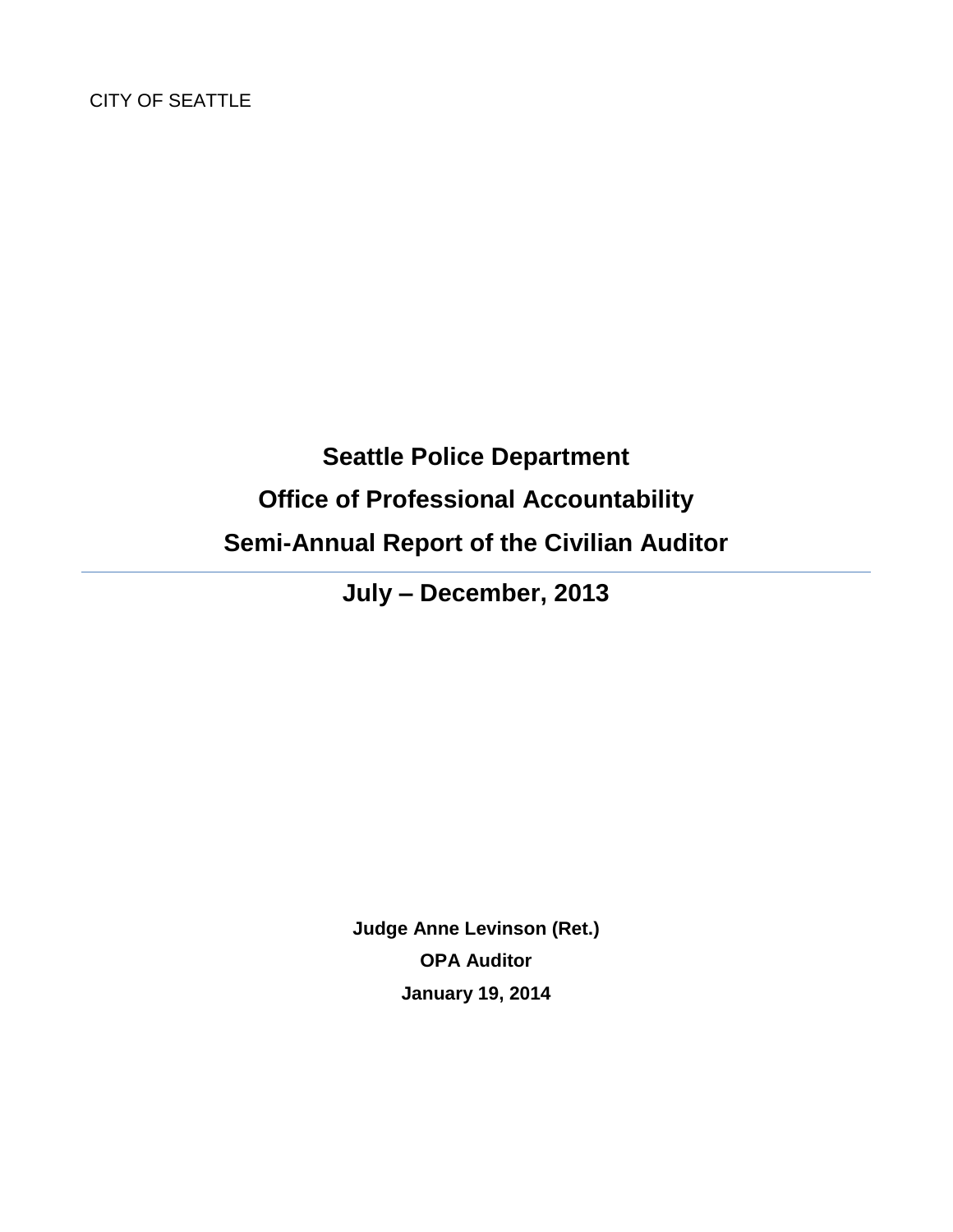### **Introduction**

The Office of Professional Accountability (OPA), established by City ordinance, is an independent office within the Seattle Police Department ("SPD" or "Department"), tasked with leading an effective accountability system to help improve police practices and address possible misconduct by SPD employees. It is led by a civilian Director.

The OPA Auditor is an outside consultant, also a civilian, charged with providing additional oversight of the accountability system. She, along with the civilian Director, reviews every complaint and every investigation to ensure that each is handled thoroughly and objectively. The Auditor is required to issue a public report twice each year, detailing the number of complaints and investigations reviewed; those investigations where she requested additional investigatory work be conducted; her requests for reclassifications of complaints ("classification" refers to the determination as to whether a complaint will be referred to a supervisor or investigated); issues noted as a result of her reviews; recommendations for training, policy or procedural changes; any findings from audits of OPA records for other purposes; and any other activities. $<sup>1</sup>$ </sup>

### **Policy, Procedure and Training Recommendations**

At the beginning of this reporting period a new Director took the helm at OPA. I have been very pleased to see his commitment to the importance of OPA operating in an independent and transparent way. He immediately discontinued a past practice of not issuing a final decision on investigative findings until hearing from the command staff, a practice which I felt lessened the independence, or at a minimum the perception of independence, of OPA. There is no longer a preliminary recommended disposition from the OPA Captain with a later final finding from the Director after consultation with the command staff. There is a Director's finding once I have approved the investigation and if those in the employee's chain of command disagree with the recommended finding, they can advocate for their point of view with the Chief. If he concurs with their perspective, or on his own chooses to overrule the OPA Director's finding, then the Chief must notify the Mayor and City Council in writing. This,

 $^1$  See SMC 3.28.850 et seq.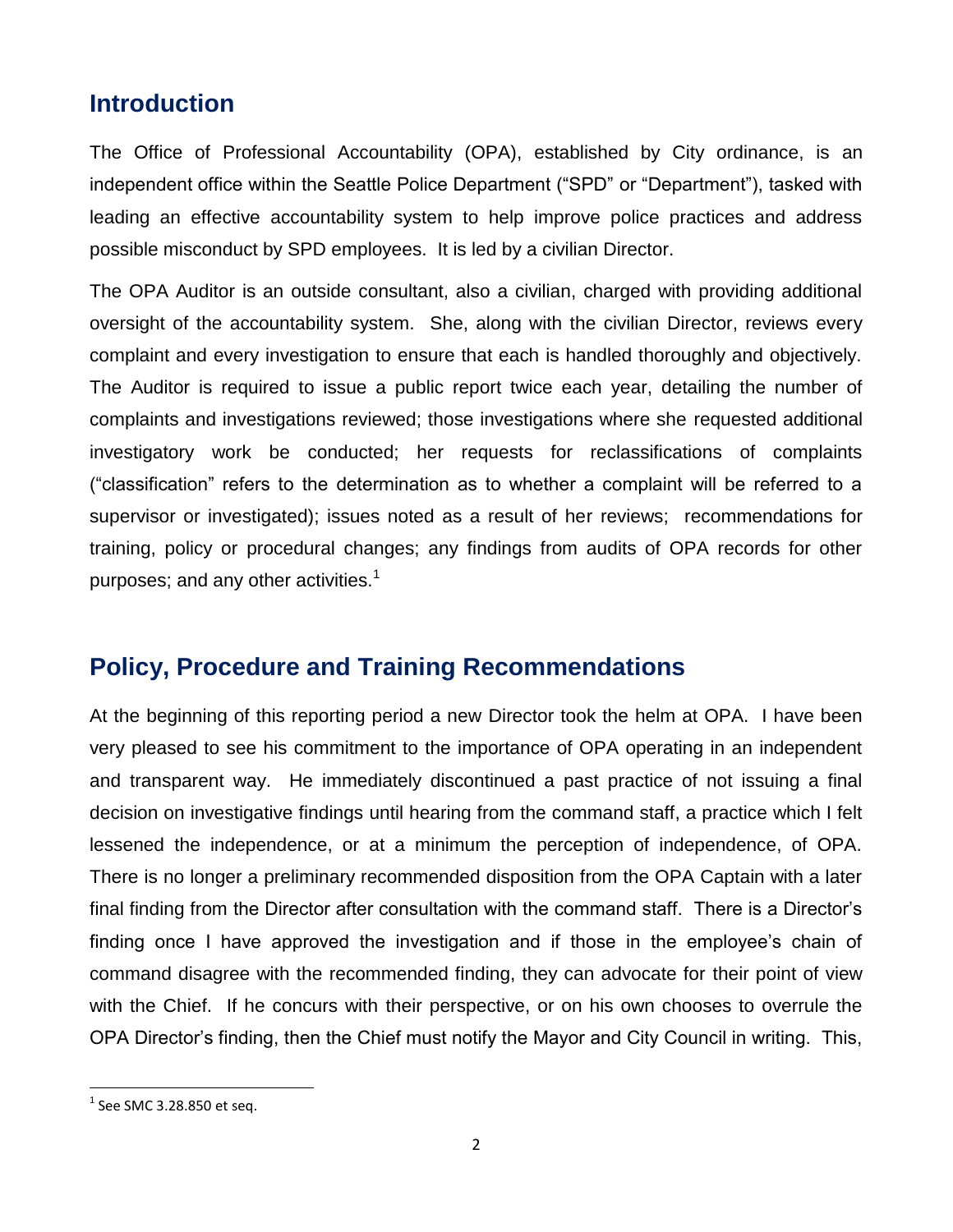in my view, is a more independent and transparent approach. The OPA finding is based solely on the evidence derived from the investigation. If there are other mitigating issues, it is the Chief's prerogative to make a finding and disciplinary decision that he feels takes those into account and then to articulate publicly what those are.

The OPA Director has also implemented a number of other recommendations I have made, such as adopting a procedures manual to ensure consistent quality of intake and investigations; having more timely review of investigations; and making it clear that OPA has responsibility for addressing any possible misconduct, whether or not a complaint was filed (see more on this below). As the position of Deputy Director for OPA is re-instated in 2014, OPA will have the capacity to move forward with implementation of other recommendations still pending that will enhance accessibility, transparency and community trust.

While an excellent complaint process and objective, thorough investigations are essential and necessary elements of an effective accountability system, they are by no means sufficient. One must also look at the culture and operations of the Department beyond OPA and at the obstacles or challenges presented by parts of the system outside of OPA. Below are several recommendations for the City and the Department to consider as strategies to further improve accountability to the public.

#### **Recommendations:**

Accountability begins with the recruitment, hiring and initial training of new officers. Here are three steps the Department and the City can take to effect positive change at the front end:

1. **The City and the Department should discontinue discussions about re-initiating a separate training academy and work collaboratively with the Washington State Criminal Justice Commission (WSCJTC) on a top-notch training curriculum that builds on the work already underway by the WSCJTC to move from a command and-control-in-policing philosophy to a community caretaking and Constitutional policing philosophy, with clear learning objectives and measures.**  It is true that there are aspects to statewide training that are different for large, urban jurisdictions than for small, rural ones. But there are many benefits to all agencies in the state working together on a high quality, consistent approach to policing. The way to address different needs is not to insist that Seattle must train its own force, but to engage in development of curriculum and teaching standards that cover subject matter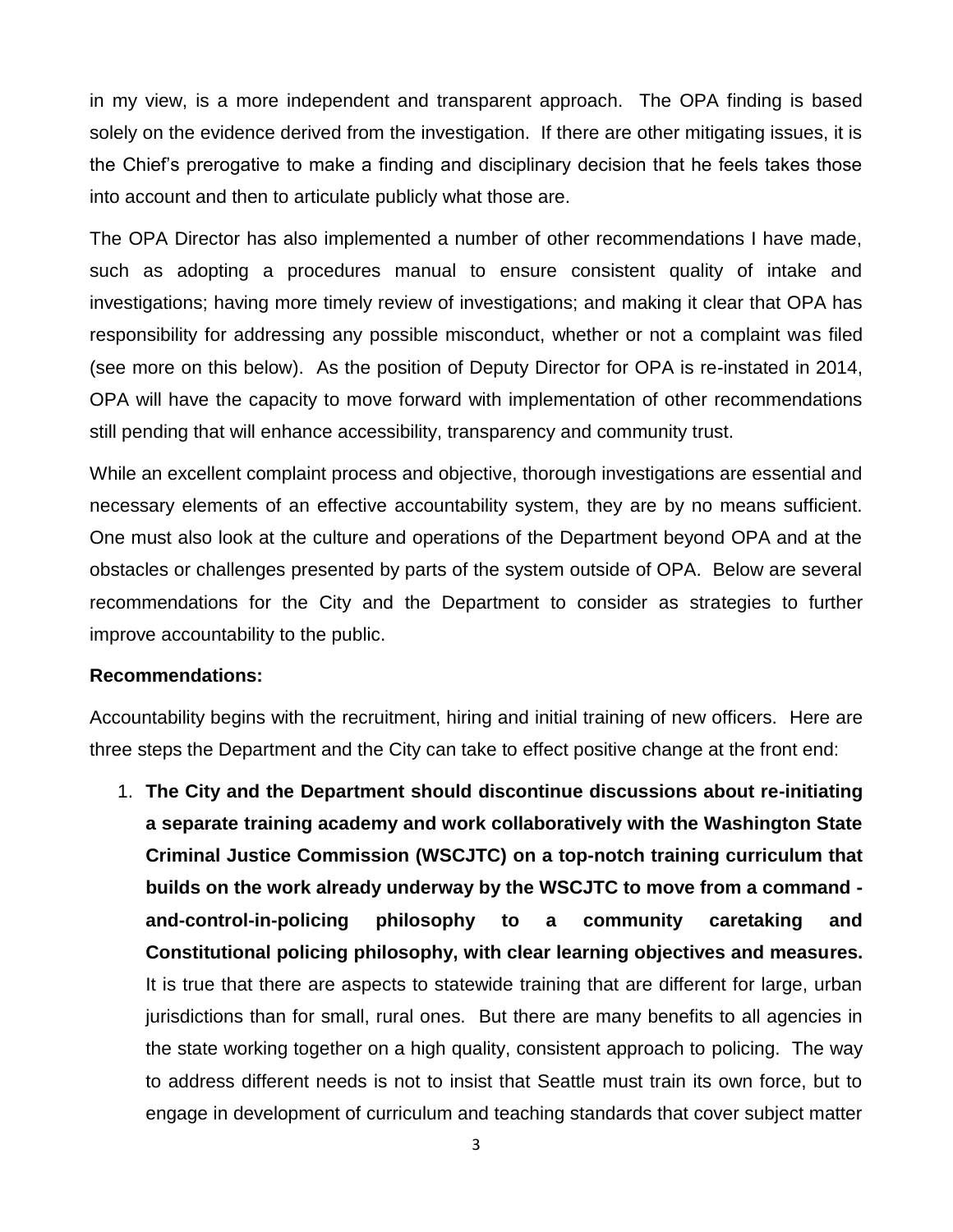and approaches common to all agencies. For those areas where Seattle or other jurisdictions may have a different philosophy or practice, separate curriculum can be offered for Seattle's recruits on site during that module or additional teaching provided as part of the pre- or post-Academy instruction.

- 2. **The Department's hiring standards, as well as entry and promotional exams, should integrate knowledge and input from the OPA Director and Auditor (in addition to the staff in charge of initial Field Training, human resources staff and others) in order to refine approaches based on performance problems and trends highlighted from complaints, investigations and other reviews.** Reviewing every complaint filed, every investigation, litigation, claims, use of force, etc. provides a valuable perspective for seeing the kinds of skills and experience that are affecting performance positively or negatively.
- 3. **The City should adopt preference points in hiring for candidates who are multilingual or have work experience reflective of the types of skills needed in policing today, such as social workers, mental health or domestic violence counselors, Peace Corps, AmeriCorps or other verified equivalent work experience or community service.** This recommendation stems from a recommendation in my August 2013 report that the City's Gender Equity in Pay Task Force should review as part of its work plan whether the use of Veterans Preference Points was creating an unintended disparate impact for women in the Police Department.<sup>2</sup> As my initial recommendation was being studied by the Task Force, King County began considering a proposal to add points for Peace Corps service and bilingual skills. That approach presents an opportunity to draw candidates with the sorts of skills needed by the Department, as well as potentially addressing any gender impact related to Veterans Preference Points. The City should adopt a similar proposal, along the lines I have noted above.

An effective accountability system also relies on an organizational culture that 'walks the talk', so that from the time of hiring throughout their time with the Department, employees

 $^2$  Veterans Preference Points are awarded based on state and federal law and are added to a test score as 'extra credit' for those with military service. That can potentially result in disparate impact since there are fewer women in military service. Related to this is an issue of examining whether a requirement for honorable discharge for recruits might have an unintentional negative impact on LGBT candidates who left the service prior to the lifting of the ban on LGBT service members.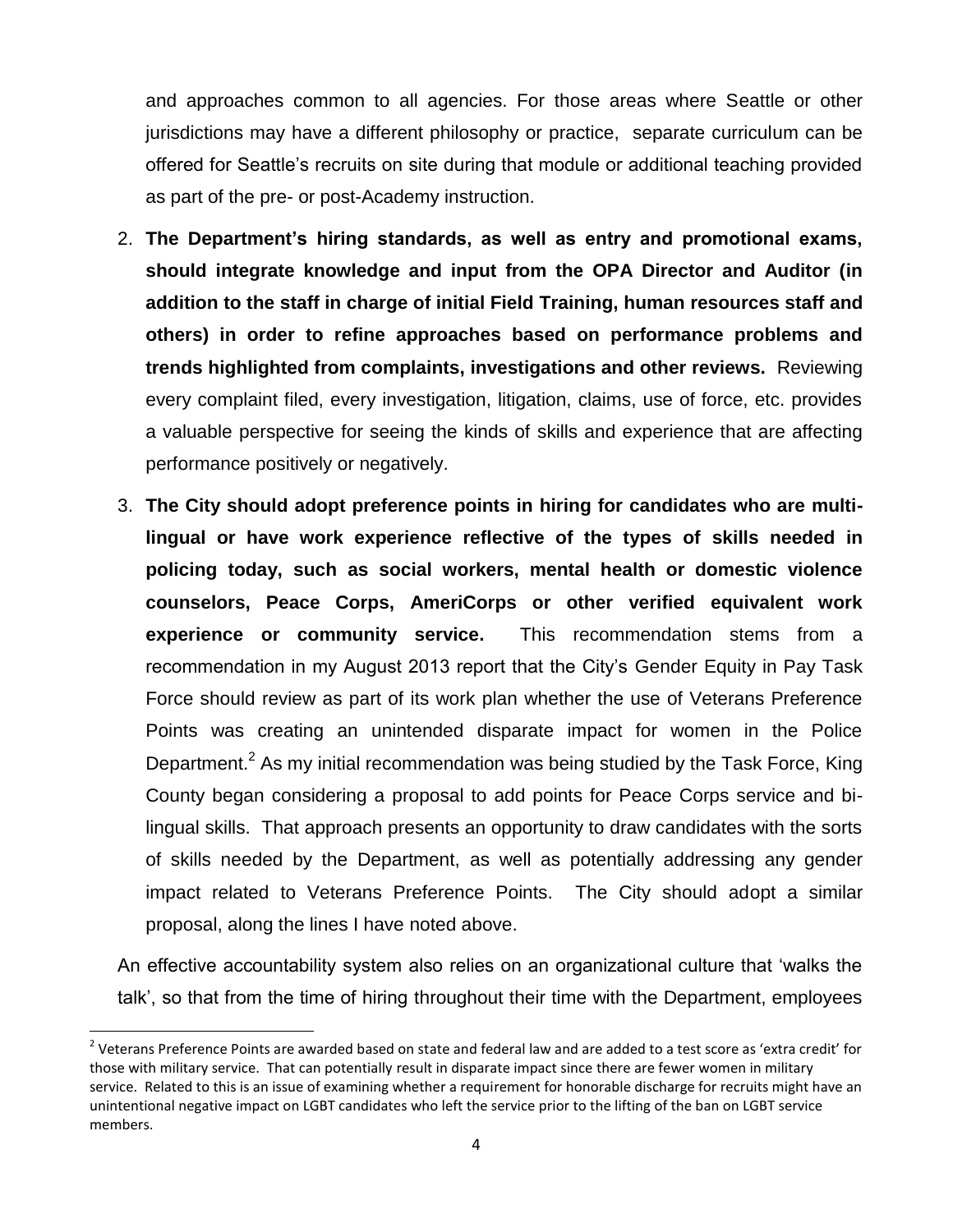see and hear the importance of best practices, professional conduct, working in partnership with the community and continuous improvement. Here are 14 recommendations in that regard:

- 4. **The Department should share with new employees that they will do well if they strive to learn, behave in an ethical and principled way, value excellence in their work, care about the community in which they serve, and treat individuals with respect, dignity and empathy.** An explanation of the Department's Code of Ethics, Policy Manual, OPA system and other regulations and processes should then be framed in this way. Too often the overriding message for new officers and for communication about new policies, training or practices is that " you have to do this to stay out of trouble", "everyone has a camera on their phones nowadays so you have to do this", "we're only doing this because of (fill in the blank)", rather than instilling in employees that the Department is teaching or sharing this information or implementing this approach because "we want officers to be the best at what we do", "we weren't doing so well at this and we want to do better", and "we try to acknowledge and learn from our mistakes or be the first to develop new ways of effective policing."
- 5. **Decisions about promotions, transfers, special assignments, over-time opportunities and the like should reflect a culture where performance and accountability are rewarded and actions inconsistent with a culture of excellence and accountability are not.** Regardless of the strength and effectiveness of OPA, its value is minimized if decisions affecting opportunities for advancement, personal growth and income are made in ways that undercut accountability. The public and fellow employees notice not only whether behavior is addressed through discipline, but whether it is also "rewarded".
- 6. **The City's Collective Bargaining Agreement with the Police Guild should be modified to allow for more supervisory review of In-Car Videos (ICV) as a tool to help improve performance on a day-to-day basis.** I had recommended in earlier reports more effective use of ICV, which the Department began to implement. The Police Guild filed an Unfair Labor Practice, and in settling that, while additional uses were then permitted, supervisors were not given clear authority to review ICV on a day-to-day basis to help officers under their command improve performance, without it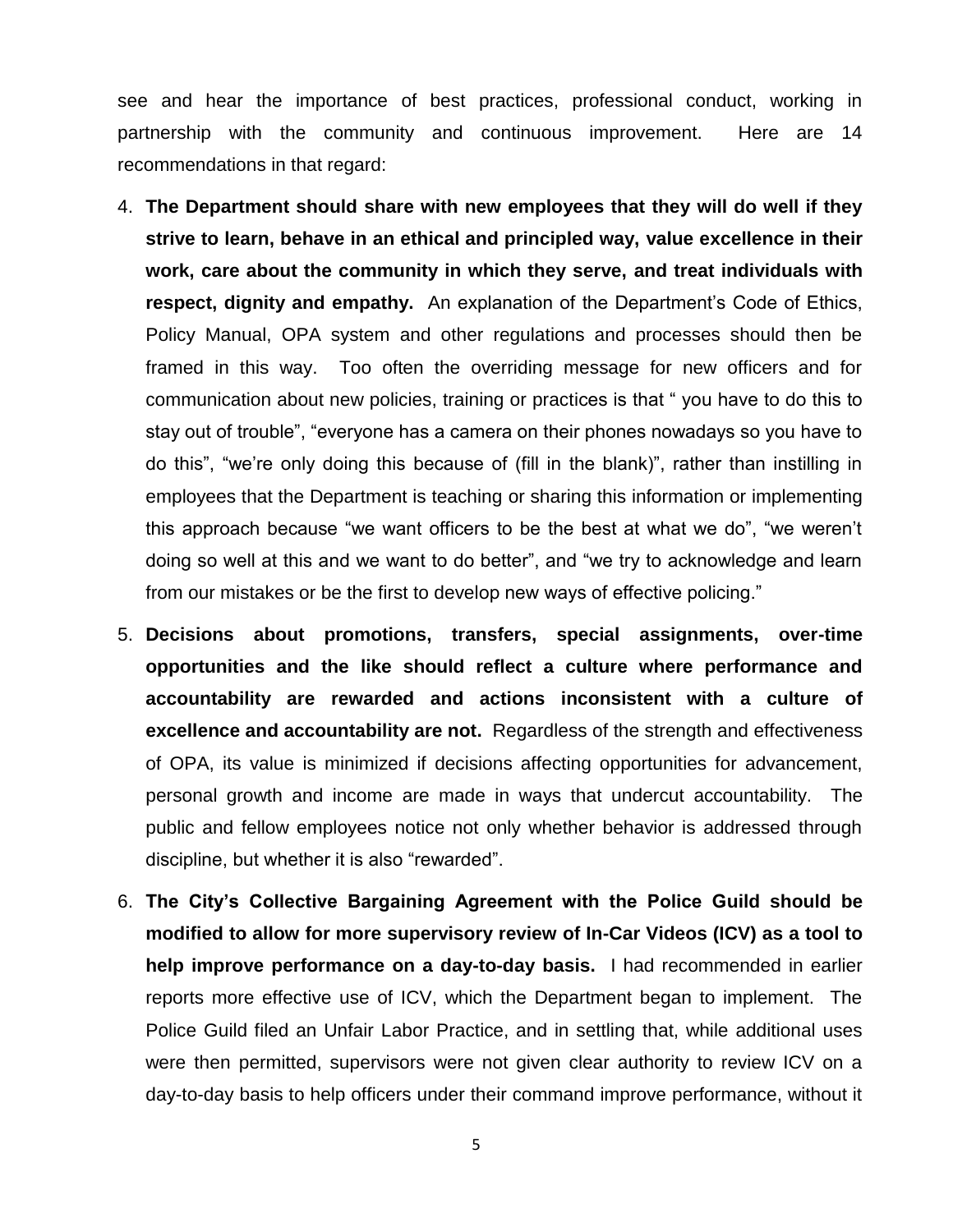being part of a formal performance appraisal. Video can be an invaluable learning tool, and officers and sergeants should be encouraged to discuss various interactions that occurred on any given shift and how something might have been done differently. Similarly, videos of officers doing great work should also be shared more frequently (with the officer's permission) to reinforce a culture of excellence.

- 7. **The professionalism section of the Department's standards and duties policy should be revised to more clearly articulate expectations consistent with enhanced community trust and legitimacy, treating people with dignity and respect, and community care-taking**. This section of the policy manual includes the most frequently cited and most frequently sustained allegations for OPA cases. This section includes courtesy, profanity, discretion, duty to identify, and derogatory language, among other things. The sub-section on courtesy is very brief and effectively addresses only basic rudeness. It should be clear that the guiding principle is to treat the public with respect and courtesy, and that an officious or overbearing attitude or language, demeanor and actions that may result in the individual feeling belittled, ridiculed, or intimidated are impermissible. The courtesy sub-section currently also needs to address escalation. The preferred practice of de-escalation will now also be covered in the use of force policy, but for interactions that are less than professional due to unnecessary escalation, if reportable force is not ultimately used, it will need to be covered in this policy. In addition, I have previously recommended that the derogatory language sub-section be revised so it does not attempt to list those classes of people against whom derogatory language may not be used, but instead simply makes clear that officers shall not use derogatory language, period.
- 8. **OPA's role should encompass administrative or internal investigations throughout the Department, and not be artificially limited to conduct about which a complaint has been filed.** I have discussed in previous reports that OPA's past practice of focusing only on complaints means that from the perspective of the public, much of the conduct about which they may be concerned is never addressed by OPA. For whatever historical reasons, the Department long ago established separate processes for officer-involved shootings, firearms review, and use of force review, which in and of itself was a problematic approach. In addition, OPA did not play a role in any of those reviews. Nor did OPA ensure that incidents being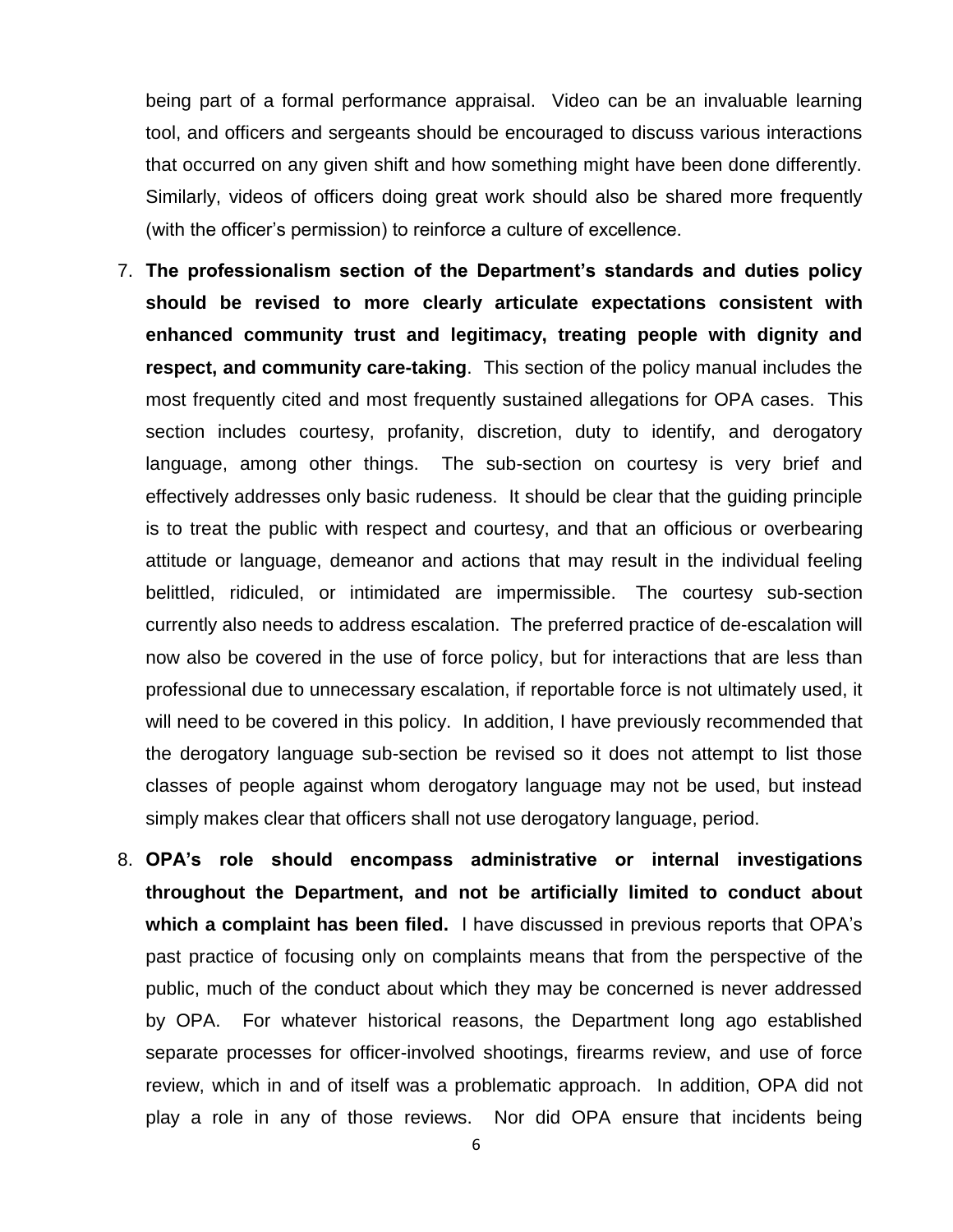addressed through internal traffic collision investigations, City claims, civil litigation, or criminal filings were assessed by OPA for possible misconduct. If there is to be a truly robust accountability system, OPA should review any incident where there is possible misconduct, either through referral or direct involvement in the investigative process, regardless of whether a complaint was filed by the subject of the incident. The new OPA Director has taken steps to implement this approach to accountability; Department protocols should be put in place to institutionalize and expressly communicate it.

- 9. **The City's Collective Bargaining Agreements with Departmental employees should be modified to allow for a "rapid adjudication" process for certain types of alleged misconduct where the named employee wishes to immediately acknowledge the policy violation and appropriate discipline can then be imposed without having an investigation.** For example, if an employee failed to get a required approval, meet annual training requirements, complete a supervisory use of force review within the mandated timeline or use his or her In-Car Video, there could be an expedited process for acknowledging the violation, with appropriate discipline imposed without an appeals process, using a discipline matrix.<sup>3</sup> This would resolve the case quickly, which often is better for all involved, tie accountability sooner to the behavior, which is an important principle for effective accountability, and would save time and resources for other investigations. It would also help strengthen the Department's culture of accountability, making it clear that acknowledging mistakes is encouraged. For this reason, the employee's file should reflect that he or she resolved the complaint through this rapid adjudication alternative.
- 10.**The City's Collective Bargaining Agreements with Departmental employees should be modified to allow OPA to have a more informal problem-solving process for certain types of complaints that can be more effectively resolved with a more immediate and flexible approach.** While mediation is an important alternative to traditional investigations or SAs, it is often not a good fit for some types of citizens' concerns. For some, waiting weeks for a mediation to be scheduled, or taking more time out of their day to go to mediation, or engaging in a process that

 $3$  I have recommended in a previous report that the Department use a discipline matrix to help ensure consistency and fairness in disciplinary decisions.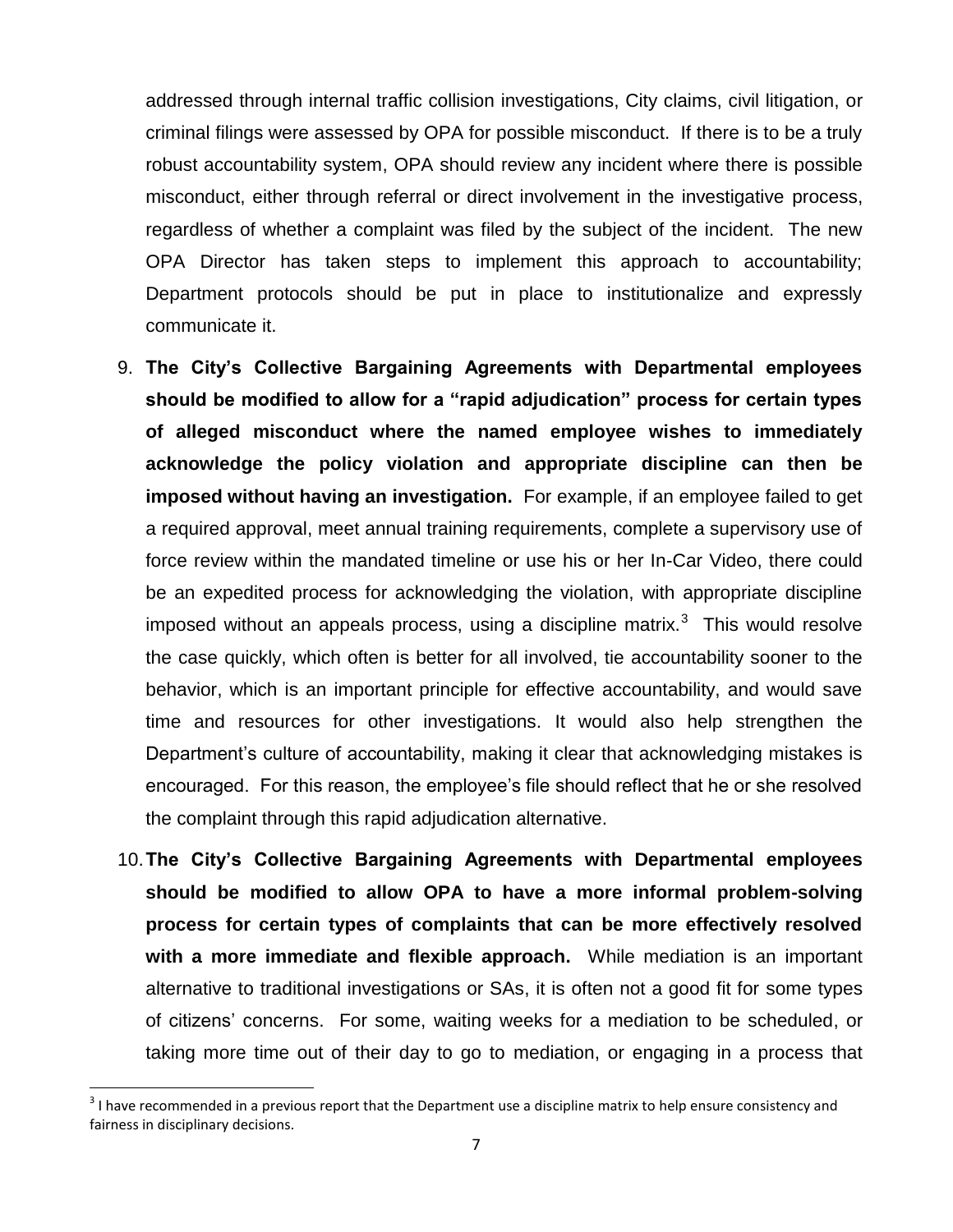seems legalistic, is not an effective outcome. For example, if several officers mistakenly, due to being provided an incorrect address, go to the wrong house at 2 a.m. to arrest someone, recognize their mistake, go to the correct house and effect a successful arrest, they then simply fill out the required reports and consider it a job well done. Meanwhile the homeowner of the incorrect address files a complaint the next day because she has no idea why the officers attempted to enter her home. An investigation could take a couple of months, even a referral to a supervisor could take a few weeks. And technically, the officers did nothing wrong. A better alternative might be for OPA to instead be able to *that day* call the precinct Captain or relevant Assistant Chief, and ask them to 1) go apologize to the homeowner and explain what occurred; and 2) request protocol be implemented that these kind of mistakes should be mentioned in incident reports and reported to the supervisor so that someone could quickly follow up, rather than the citizen having to file a complaint to address it. The focus is on public accountability, the response is more immediate and the process is more cost-effective. Additionally, the incident is shared as a learning experience via the new protocol, so the accountability is not simply an interaction only with the involved officers. OPA does not currently have this sort of approach as an option.

11.**The City's Collective Bargaining Agreement with the Police Guild and Management Association should be modified to allow OPA to have civilian investigators and intake personnel to enhance the work of sworn personnel.**  This would be particularly valuable for those cases where the named employees being investigated are a higher rank than the sworn investigators, which creates challenges for those investigators who then later rotate to work elsewhere in the Department, possibly under the command of those individuals. I have written before about the importance of holding all employees, regardless of rank, to the same standards and expectations, in order to have a culture that truly values accountability. Having civilian investigators and intake personnel would also allow OPA to hire individuals with specific expertise, would provide for staff continuity since these staff would not rotate out to other assignments, and would be helpful in those situations where the persons making complaints might be more comfortable with a civilian. $4$ 

 $^4$  Some may raise the concern that a non-commissioned investigator does not have the inherent authority to order sworn personnel to provide an interview or evidence. This can be addressed in other ways.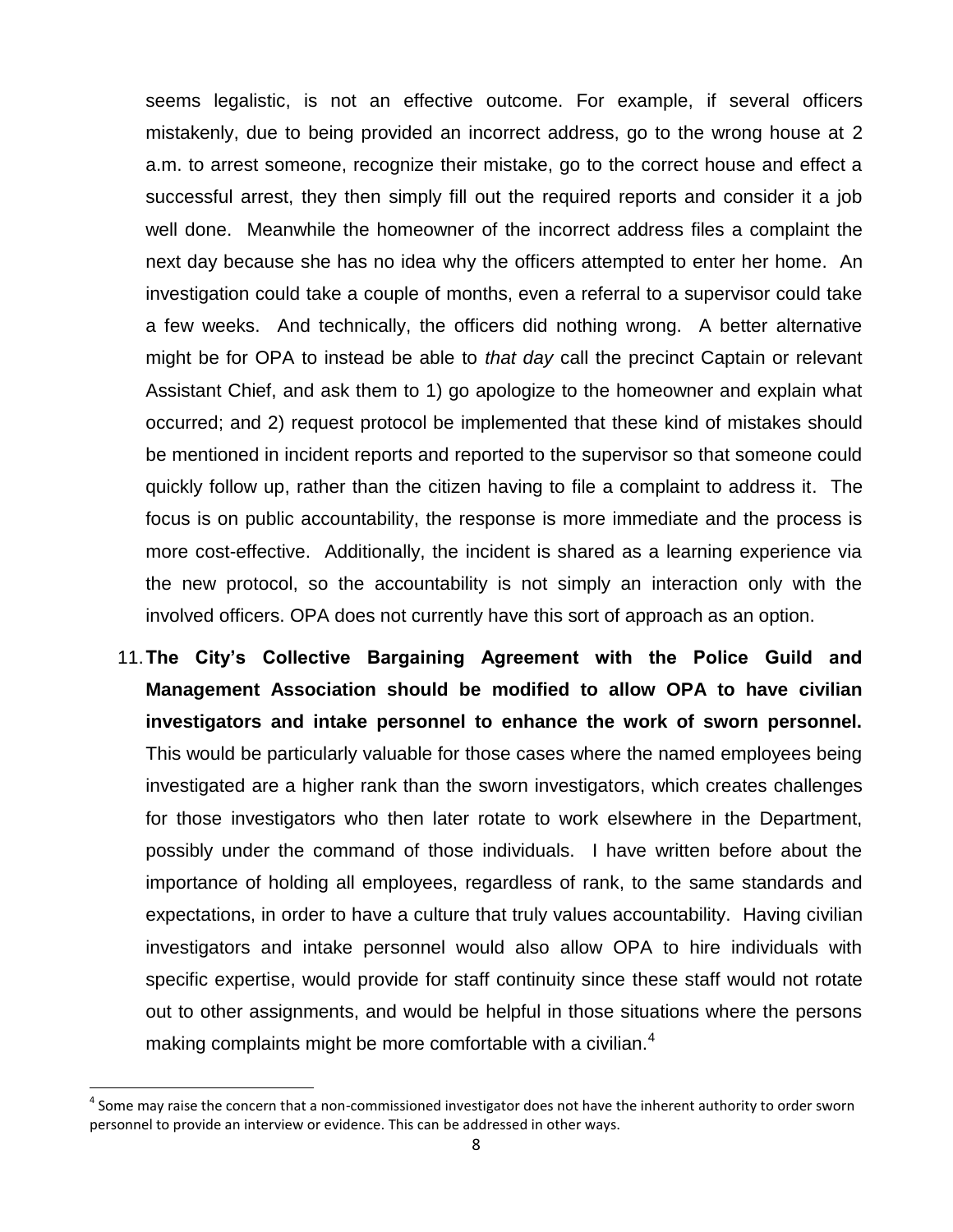- 12.**The Department's planned precinct liaison program should be done with a single civilian in OPA rather than a Lieutenant at each precinct.** The initial objective for this program was to provide additional capacity and expertise to help precincts better handle supervisory referrals, workplace employee issues, mentoring, performance reviews, and other sorts of human resource and accountability issues. As in many organizations, those promoted into positions with these kinds of responsibilities often do not have the training or background that is most needed. Additionally, documentation and tracking of complaints resolved at the precinct level needs to be integrated into the system so that employee records are consistent whether someone complained to OPA or the issue was handled at the precinct. This is a perfect role for a civilian with this kind of expertise who would be part of OPA but assigned to work a different precinct each day of the week.
- 13.**The City should move forward with providing OPA administrative subpoena power to compel the production of evidence not within the City or Department's control and non-employee interviews.**<sup>5</sup> For example, if OPA is trying to secure private business video, private phone records or other evidence not within the control of the City or the Department, or request a witness provide a statement, without this authority it can only gather the evidence if it is provided voluntarily. For some types of investigations, not having this evidence can mean a less than thorough investigation and an inconclusive finding.
- 14.**The Department should retain holding cell video for longer than 60 days, as is current practice.** For those cases where it is alleged that unnecessary force was used, a complaint of unnecessary force was made but not reported, conduct was unprofessional, or property was taken, often part of the interaction with the subject may have occurred in the holding cell area. The Department's retention schedule for holding cell video is only 60 days, so if someone waits beyond that point to file a complaint the video will no longer be available.
- 15.**The City should move forward with the option of body cameras, by developing (with appropriate input) policies for their use and securing whatever statutory**

<sup>&</sup>lt;sup>5</sup> Since I initially made this recommendation, the City has provided similar authority to the Seattle Ethics and Elections Commission for its administrative investigations.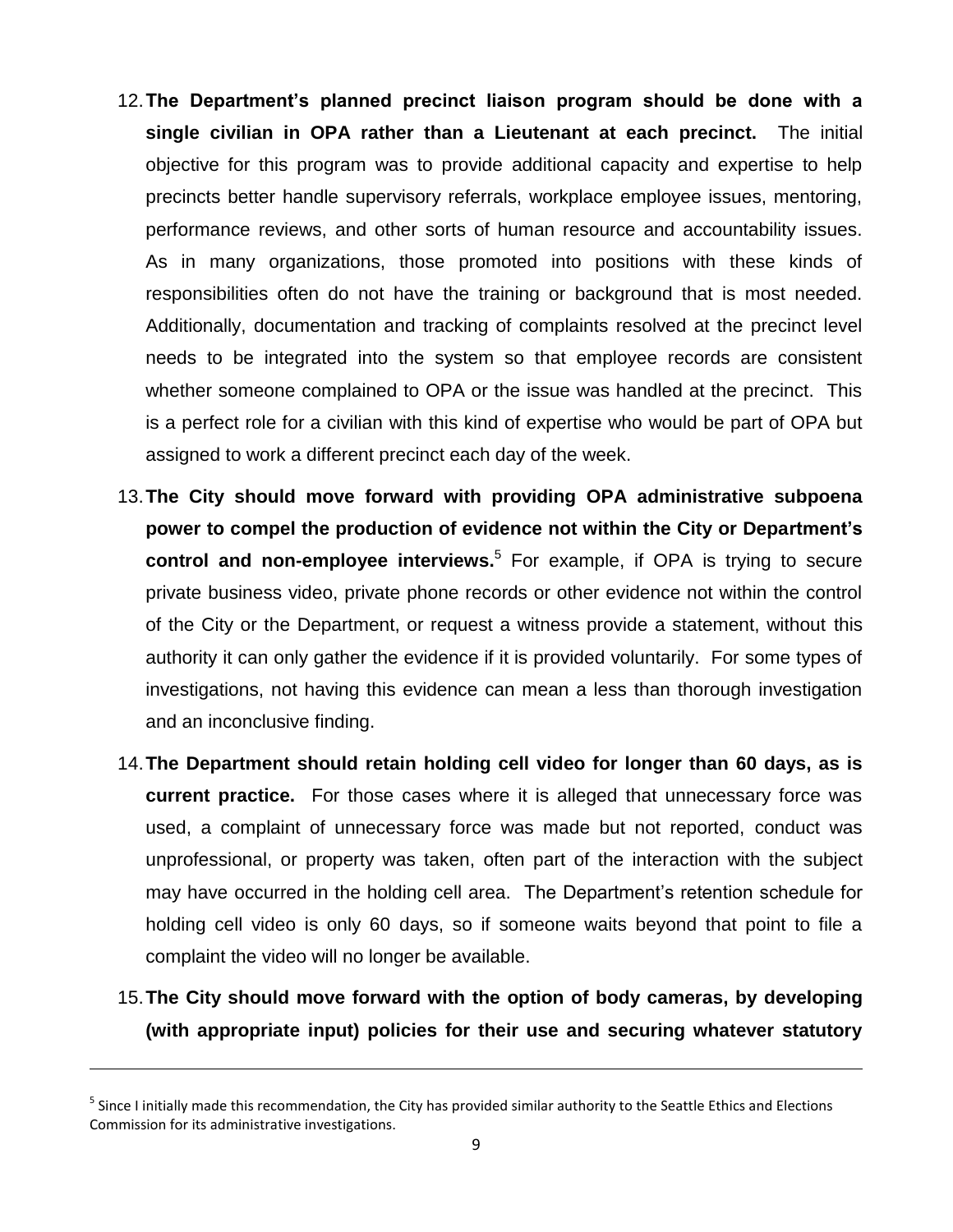**authority the City believes is needed.** The City has been discussing the possible use of body cameras for officers for several years. Meanwhile, other cities in Washington State and elsewhere in the country have moved forward. The City has taken the position that state law needs to be amended, and has included proposed legislation in its state legislative agenda again this year. In the meanwhile, best policies and protocols from other jurisdictions can be gathered, consultation and drafting can move forward and the City can more strongly advocate in the Legislature.

16.**The Department should discontinue the practice of authorizing "Extended Authority Commissions" that permits retired officers to act in a law enforcement capacity.** Seattle Municipal Code (see Ord. 16374 and 109757) authorizes the Chief of Police to grant a "Retired Police Officer Commission" to any officer retired in good standing, which gives him or her the same authority as an active police officer. Per the authorizing ordinances, the retired officer is subject to the orders of the Chief and the rules and regulations of the Department, but shall not be considered a City employee. The Department regularly commissions retired officers who wear their SPD uniforms and carry their firearms for this work. Their duties can range from traffic control to supervising a civilian unit.

These Commissions create liability for the City, and provide little or no accountability to citizens when poor practice or misconduct occurs. These retired officers may have retired many years ago, and while they must meet some initial qualifications, they are not required to go through the training active officers must attend each year. Nor are they supervised as active officers are. The public has no way of distinguishing them from active officers so any poor demeanor or performance reflects badly on the force as a whole. Further, if a complaint is filed or an incident occurs, no discipline can be imposed because they are not employees. For the same reason, it is not even clear that OPA has jurisdiction to conduct an investigation. Further, there are often licensing requirements for certain types of off-duty work with which the retired employee may be out of compliance, unbeknownst to the Department. Finally, If SPD continues to allow retired officers to be given Extended Authority Commissions, at a minimum, that Commission should be automatically revoked when there is a Sustained misconduct finding. The ordinance gives the Chief discretion in this regard but there is not a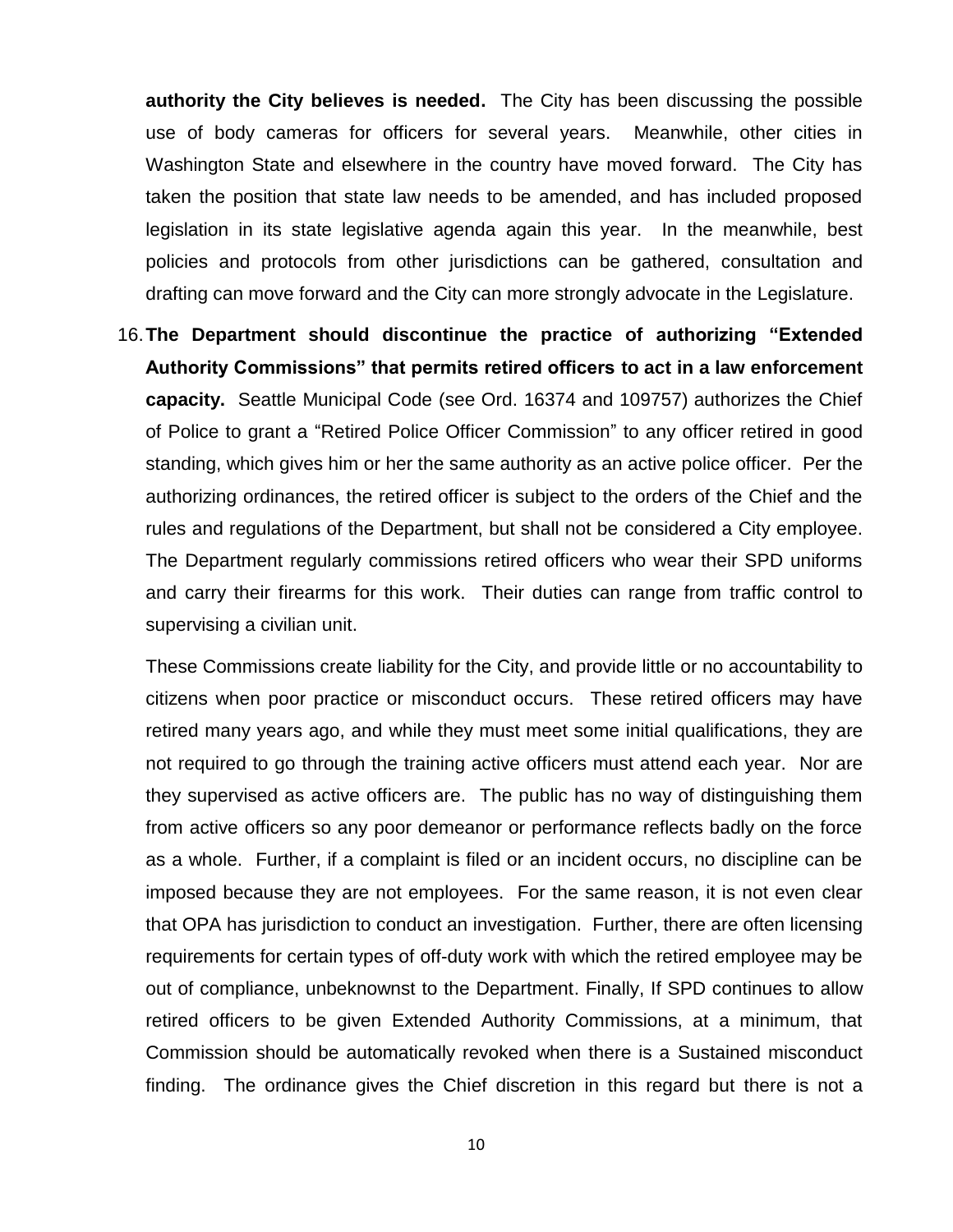process in place for the Department's human resources staff to ensure revocation occurs in all instances.

17.**The Department should discontinue the practice of having secondary employment work managed outside of the Department, often by current employees acting through their private businesses created for this purpose. There should be an internal civilian-led and civilian-staffed office, with clear and unambiguous rules and procedures, using current technology.** I have made several recommendations during my term as Auditor highlighting the problems with the Department's secondary employment system, and little progress has been made. The system continues to be fraught with actual and potential conflicts of interest, creates internal problems among employees competing for business, is technologically out of date, and lacks appropriate supervisory review and management.

Whether the public feels that there is effective accountability also rests in part on what happens once an investigation has been completed. This part of the process can take months or years and can diminish or undermine accountability. Here are five recommendations for this aspect of the accountability system.

18. **Once an investigation is completed, the Chief should have a limited timeframe for notifying the employee of the recommended finding and suggested discipline and the employee unions should have a limited timeframe to then request a Loudermill hearing. <sup>6</sup>** OPA has been working hard to improve timelines for investigations. Most investigations are done within 90 days, and some within 60. But once the OPA Director makes recommended findings and forwards the case to the Chief, OPA has limited ability to manage timelines when there is a Sustained finding. The process at this point is led by the Chief's Office. They are responsible for scheduling the discipline meeting where the chain of command discusses the finding and possible discipline, then sending the notification of possible discipline to be served

 $^6$  A "Loudermill hearing" provides employees due process by giving them an opportunity to present their side of the story before the Chief makes a final decision on findings and discipline. Prior to the hearing, the employee must be given specific written notice.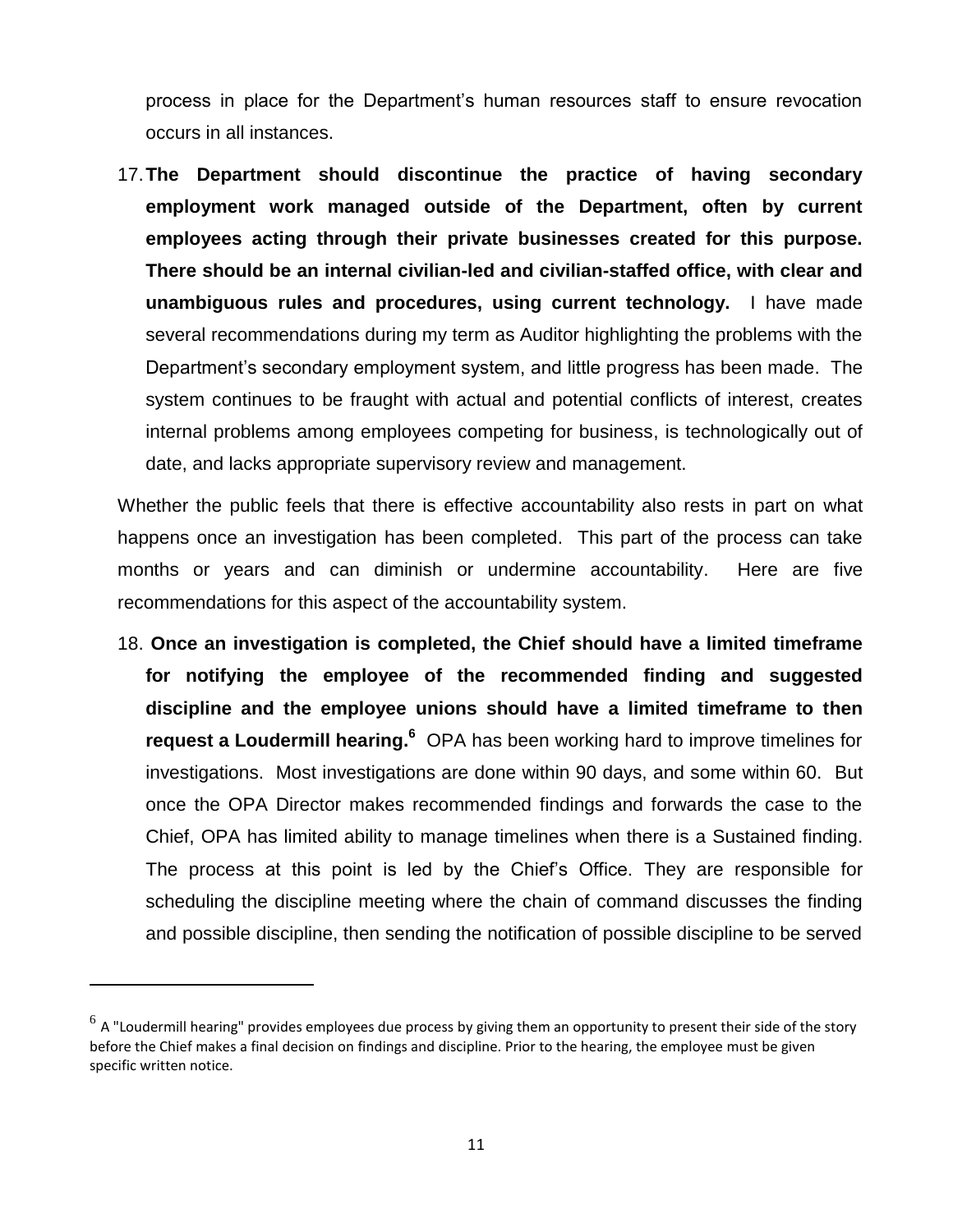on the employee by the supervisor, scheduling the required Loudermill hearing if and when one is requested and notifying the employee of the final decision after the hearing. Additionally, there is also no deadline for the employee and his or her union, once the employee is served with the notice that the allegation has been Sustained and a particular discipline is recommended, to respond that the employee does wish to exercise his or her right to a Loudermill hearing or wishes to simply accept the finding and discipline. In some cases, these steps drag on for months.<sup>7</sup> These postinvestigation steps should occur in a timelier manner to be more responsive both to the public and to the named employees<sup>8</sup>.

19.**The City should work with the State Legislature, other jurisdictions and the Washington State Criminal Justice Commission (WSCJTC) to broaden the grounds for revocation of officer certification so that officers who violate the law or engage in serious misconduct are not able to be employed in a sworn capacity anywhere else. The City should also require the Chief to formally request de-certification whenever an officer is terminated from employment after a Sustained finding.** State law requires that a peace officer must be certified. That certification may only be revoked by the WSCJTC, on its own initiative or at an agency's request. Further, the WSCJTC may only revoke certification based on a finding that the officer has been convicted of a felony or "has been discharged for disqualifying misconduct [and] the discharge is final..." RCW 43.101.105. "Discharged for disqualifying misconduct" means terminated from employment for: (a) Conviction of (i) any crime committed under color of authority as a peace officer, (ii) any crime involving dishonesty or false statement… (iii), the unlawful use or possession of a controlled substance, or (iv) any other crime the conviction of which disqualifies a Washington citizen from the legal right to possess a firearm under state or federal law; (b) conduct that would constitute any of the crimes addressed in (a) of this subsection;

 $^7$  In addition, once the Chief issues his decision, employees have a right to appeal to either the Public Safety Civil Service Commission or an arbitrator. That can add several more months.

 $^8$  I also have recommended in prior reports that the City Attorney and County Prosecutor have timelines of review for cases being considered for possible criminal charges, and review cases concurrently rather than sequentially when appropriate. Those cases can have even longer timelines, since in most instances the administrative OPA investigation won't begin until the criminal process has concluded.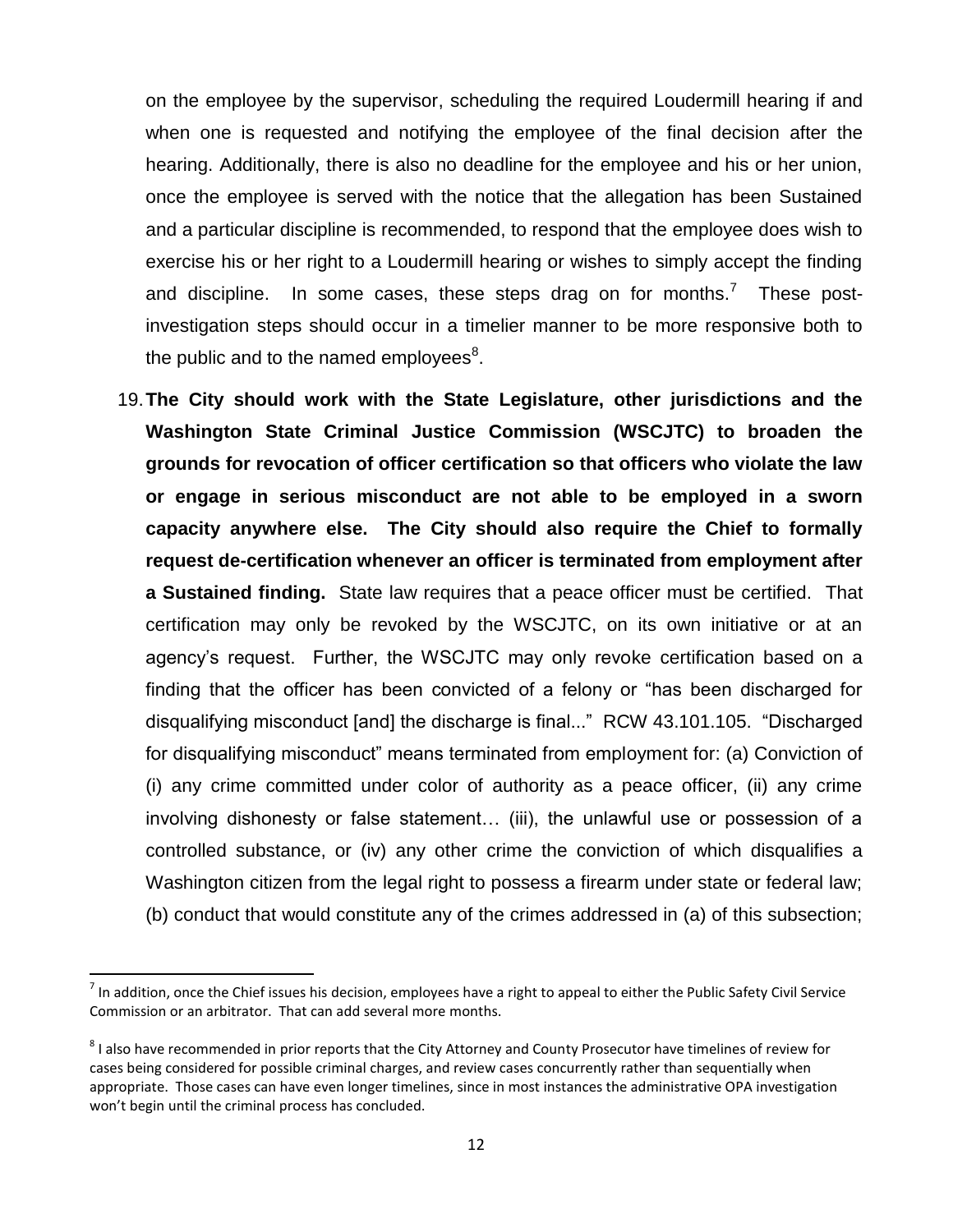or (c) knowingly making materially false statements during disciplinary investigations, where the false statements are the sole basis for the termination. RCW 43.101.010.

Allowing for revocation only under these circumstances does not prohibit officers fired for misconduct not falling within this language from working for a different agency when they are terminated, no matter how egregious or unprofessional the misconduct. For example, if the officer was fired for committing a crime while off-duty but it did not involve dishonesty, controlled substances or a revocation of the right to possess a firearm, he or she would not be de-certified. Similarly, if there was not a criminal conviction or a knowing false statement made during the investigative process that was the *sole* reason for the termination, but the administrative investigation proved by a preponderance of evidence that serious misconduct up to and including violations of law occurred, the officer would not be de-certified.

Other states allow revocation based on actions that led to termination from the force or resignation in lieu of termination based on violations of criminal law, felony or misdemeanor, whether or not convicted, and serious violations of department rules or regulations, such as physical or verbal abuse, substance abuse, and sexual misconduct<sup>9</sup>. As I mentioned in my last report, officers who retire or resign rather than be subject to discipline still have a right to retain their retirement benefits, accrued salary and sick leave. If they are also allowed to simply go to work for another agency, there is no accountability to the public for the misconduct.

20.**The City should review and amend the authorizing ordinance for the Public Safety Civil Service Commission (PSCSC), SMC § 4.08.010, et. seq., which allows for one of the three commissioners to be an employee of the Police or Fire Department.** In 1978, the City established a separate civil service system for officers in the Police and Fire Departments, under the direction of a Public Safety Civil Service Commission (PSCSC). The PSCSC has three commissioners, one of whom is

<sup>&</sup>lt;sup>9</sup> Decertification is an area of police accountability where the Department of Justice should be leading an effort to establish consistent, rigorous standards to be used in every state with a shared national database in which all states must participate. As Prof. Roger Goodman noted in his article on decertification, "States should treat police professionals the way states treat other professionals. It is inexplicable that in six states, state law authorizes the power to revoke a barber's license for misconduct, but does not authorize the revocation of a police officer's license." See: *A Model Decertification Law,* Saint Louis University Law School Public Law Review (2012), p.155.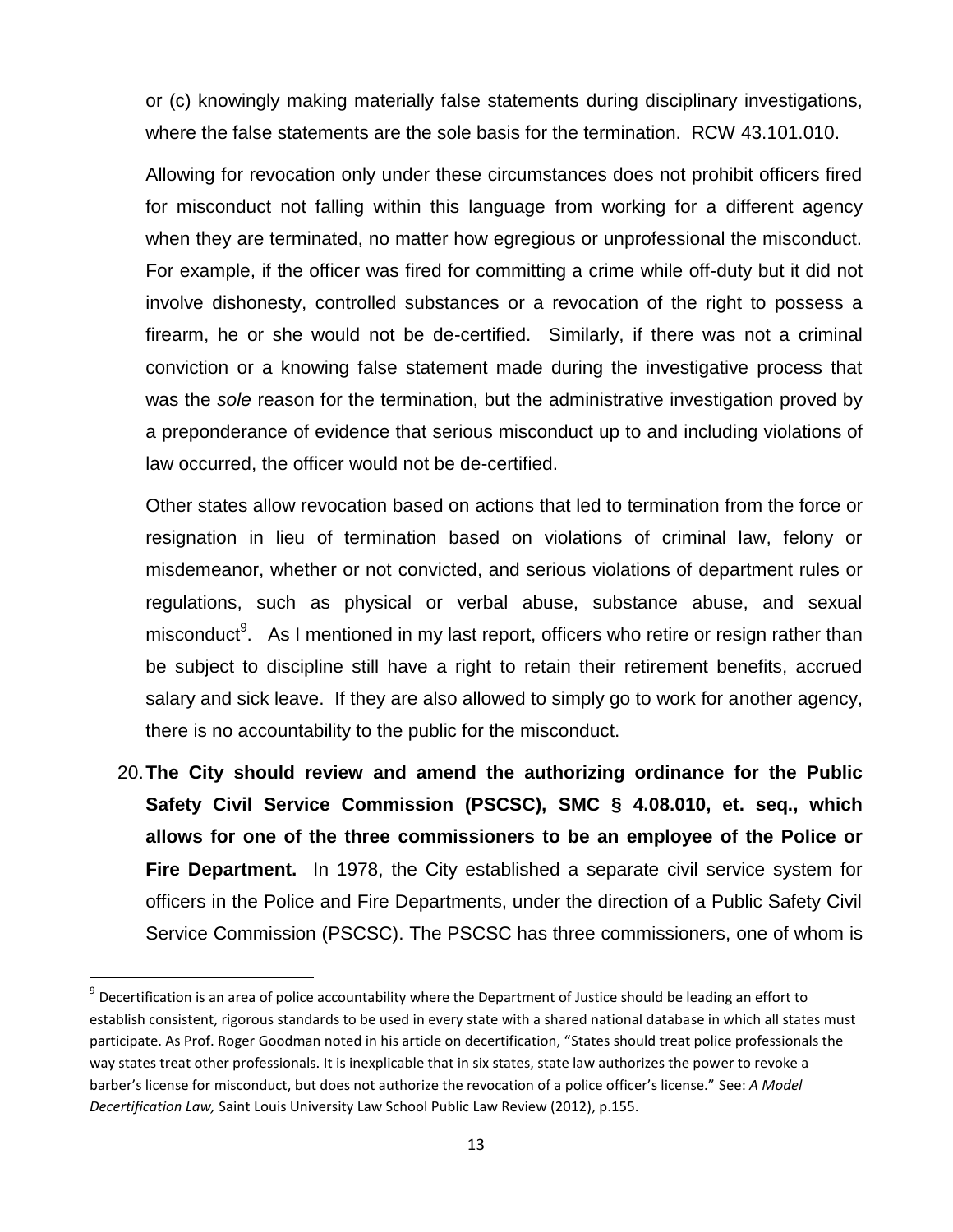appointed by the Mayor, one by the City Council and one elected by and representing police and fire employees<sup>10</sup>. Among its other responsibilities, the PSCSC hears appeals of sworn police and uniformed fire employees who have been subject to disciplinary actions and decides on the rules for examination and testing for hiring and promotions. The City should examine both the appearance and the reality of the independence of the disciplinary processes with an active employee as a member of the PSCSC.

- 21.**The City should assess past disciplinary decisions made by arbitrators to determine whether the standards used to override SPD's termination and disciplinary decisions for officers who have committed misconduct comport with a robust accountability system.** SPD's labor agreements provide officers the right to appeal discipline to an arbitrator, who may decide that discharge or discipline imposed is not warranted because in the view of the arbitrator the penalty is too harsh. That may then result in the Police Chief having to reinstate officers discharged for serious misconduct, or reduce discipline imposed. The Chief's authority to suspend, and if necessary fire, officers is a critically important aspect of the accountability system and the standards used for arbitral review of discipline should comport with public expectations for accountability. A pattern of overturned or lessened discipline can erode the deterrent value of the disciplinary process, both for the affected officers and for their colleagues who see the results, and have a corrosive effect on public trust and confidence.
- 22.**The City should move forward with a protocol to ensure Departmental responsiveness and follow-through, when appropriate, for recommendations made by the OPA Director and Auditor and others involved in oversight of the accountability system.** As noted in several prior reports, civilian oversight can be very effective in helping to reform systems, practices, training and policies, but only if there is follow-through on recommendations. For example, within 30 days of receiving an Auditor report, SPD should respond by indicating which recommendations the Department agrees with and intends to implement, which have already been partially

 $10$  Because this third position is elected by a majority vote, and there are more Police Department employees than Fire Department employees, this commissioner is de facto a police employee.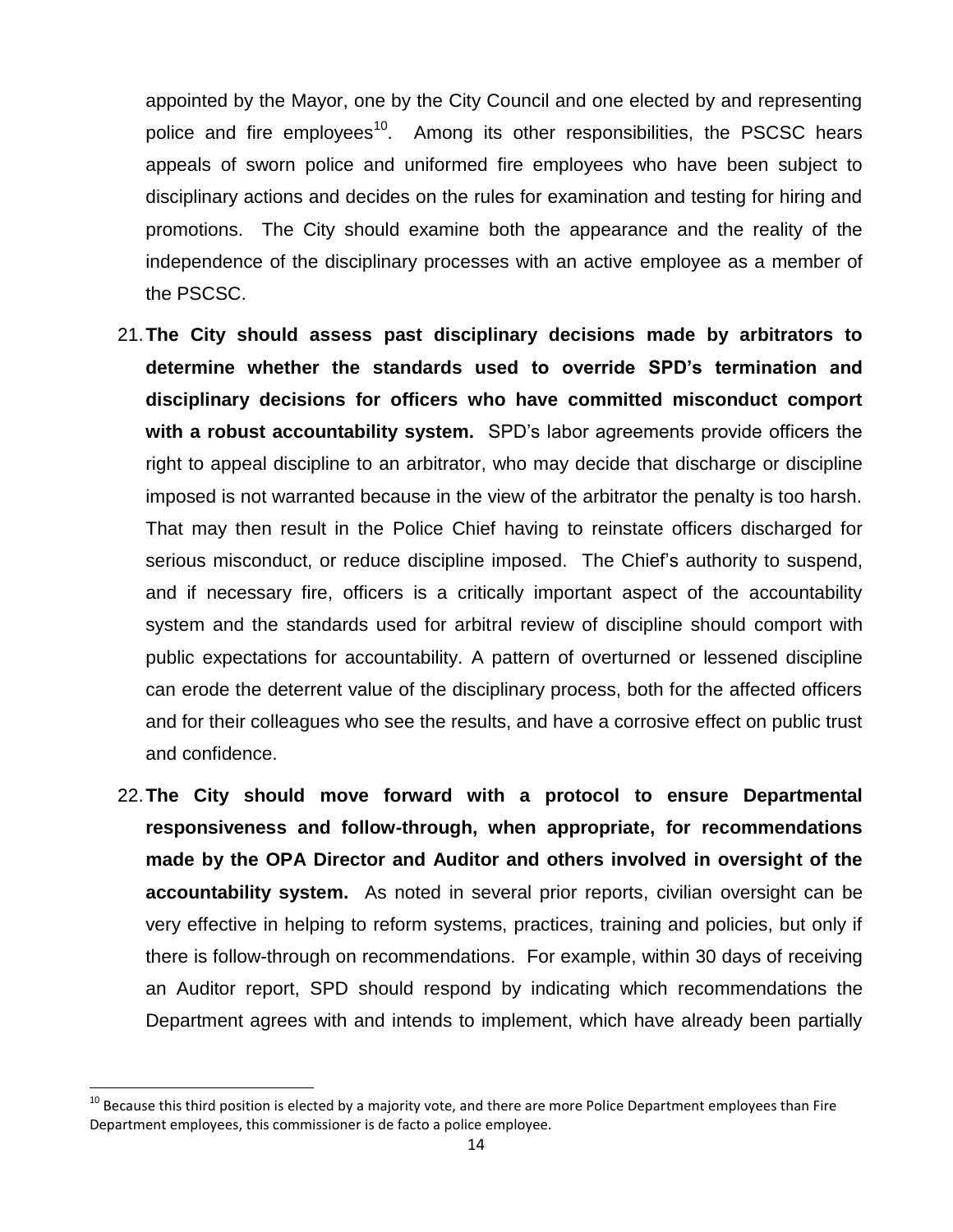or fully implemented<sup>11</sup>; note any budget, contractual or legislative constraints that will have to be addressed; a specified time-frame for implementation; and a responsible lead person. If there are recommendations with which the Department disagrees, the reason for that disagreement should be noted and if further discussion is warranted, that should occur. As well, the Mayor can include responsibility for implementing the recommendations in the Chief's accountability contract and the relevant City Council Committee can include progress reports as part of the Chief's quarterly updates. For those recommendations where lead responsibility rests outside of the Department (elected officials or other Departments), the Mayor and Council should include a mechanism to address those as well.

In addition to these recommendations related to the accountability system, there are also four recommendations with regard to needed policy clarification stemming from cases reviewed during this reporting period.

23.**SPD should implement improvements for handling personal property taken during arrest that does not have evidentiary value.** In reviewing several cases where there was an allegation of missing property stemming from an arrest, I noted there appeared to be a range of practices by officers as to how they handle personal property incident to arrest where the property does not have evidentiary value. The Policy Manual does not cover the topic, nor had I seen it included in any training, and there are multiple forms for listing detainee property that officers are to use at different stages, which are often done inconsistently. I asked those in charge of Audit/Policy and Training to review the issue and offered some suggestions for changes to consider. While there are not a significant number of complaints involving personal property, when there are complaints they require investigative time, leave some officers feeling they have been accused of theft, and often frustrate complainants when the property cannot be found. Additionally, there are boxes located at each precinct for personal property which has become separated from its owner, so regardless of whether a complaint was filed, that property likely could have been handled better. Policy staff shared the issue with sergeants and asked them to

 $11$  In each reporting period the Auditor may have made some recommendations through the investigation review process that get incorporated into the Director's certification of cases. These recommendations would have already been shared with the Department in real time, and then listed in the semi-annual report, so in fact may have already been analyzed, fully or partially addressed, or other action taken.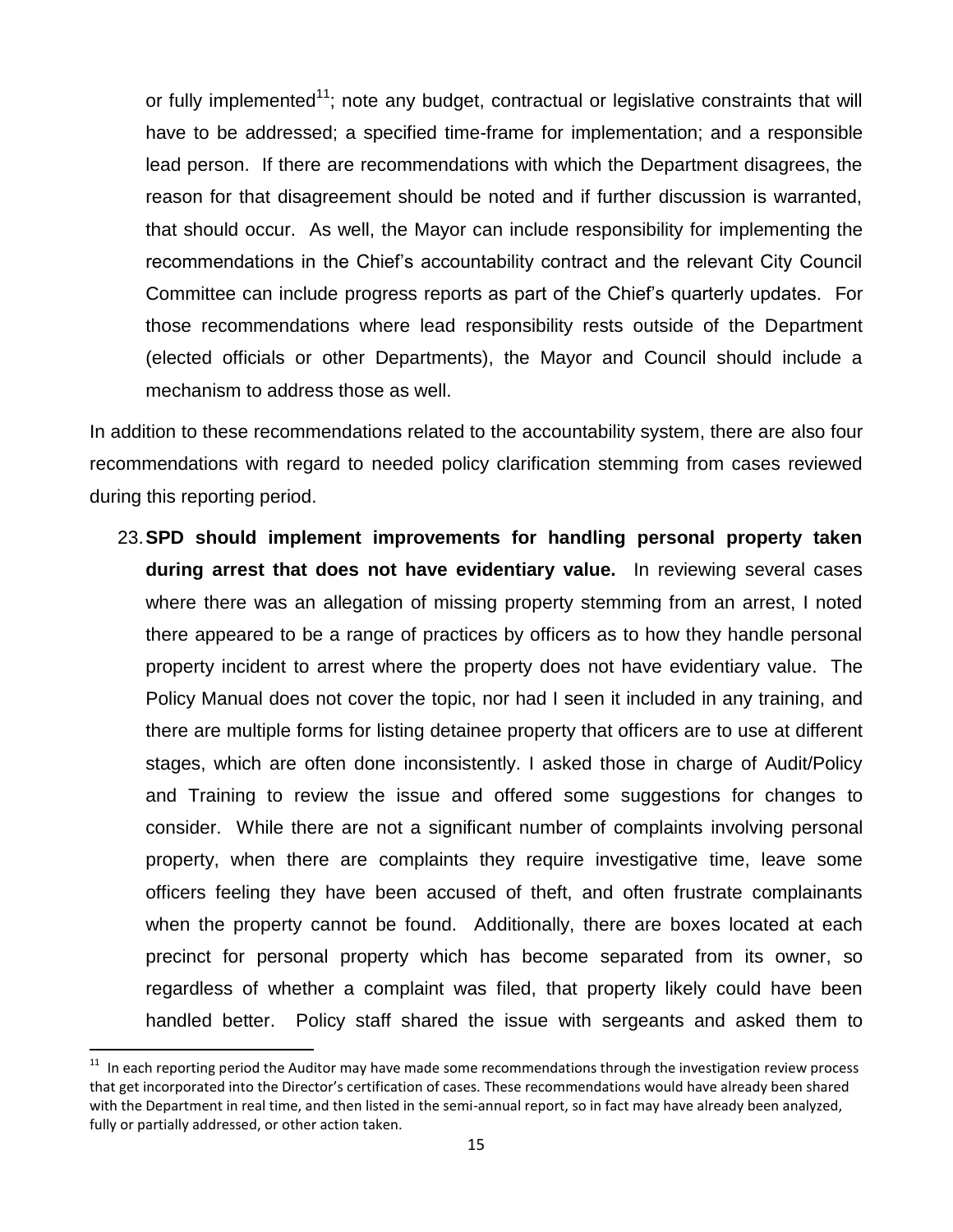provide their thoughts. Based on the responses, policy staff came up with some suggested improvements and created a work group to finalize them.<sup>12</sup>

- 24.**SPD policy with regard to secondary employment should more clearly articulate that an employee cannot work a secondary assignment while on duty.** This should be obvious, and there are policy sections that can be cited, but a more explicit prohibition directly in the secondary employment section to address those cases where an employee is alleged to be working an off-duty job during a time period where he or she is supposed to be on the clock for SPD would be helpful.
- 25.**The policies regarding Reporting Arrests and Detentions and Responding to Threats and Assaults on Officers need to state that if an officer is a victim (e.g. of an assault), s/he should not write the General Offense Report.** This is noted in the policy for Standards and Duties (Integrity / Conflicts of Interest), but these more on-point policies do not mention it, and they are the logical sections to which officers and supervisors would turn for this issue. (See more on this below.)
- 26.**SPD should assess whether policy needs to clearly articulate either that an employee shall not drive a Department vehicle after consuming alcohol or shall not drive after consuming alcohol if impaired.** Some departments clearly articulate that it is not permissible to drink and then drive a Department vehicle. Others, recognizing some employees are required to use a 'take-home vehicle", do not expressly prohibit all alcohol consumption, but do prohibit being impaired, regardless of whether one has met the legal standard of driving under the influence.

<sup>&</sup>lt;sup>12</sup> Their preliminary recommendations: A detainee inventory sheet that would eliminate the need to record the property on the detainee log sheet and on the jail eSuperform (which is currently not searchable by SPD). The sheet could be a triplicate form with the original attached by Data to the GO, a copy going with the detainee property and a copy going to the detainee. The detainee would be asked to sign acknowledgement of the sheet. When practical, inventories would be captured on ICV. The detainee property would be placed in a sealed bag with a copy of the inventory sheet. The sealed bag would provide added security in the precinct and protection for the transport officer. The inventory sheet sealed inside the clear bag will provide immediate confirmation of the contents. The sealed bag will provide greater security than the current practice of placing detainee property in a paper bag or paper envelope.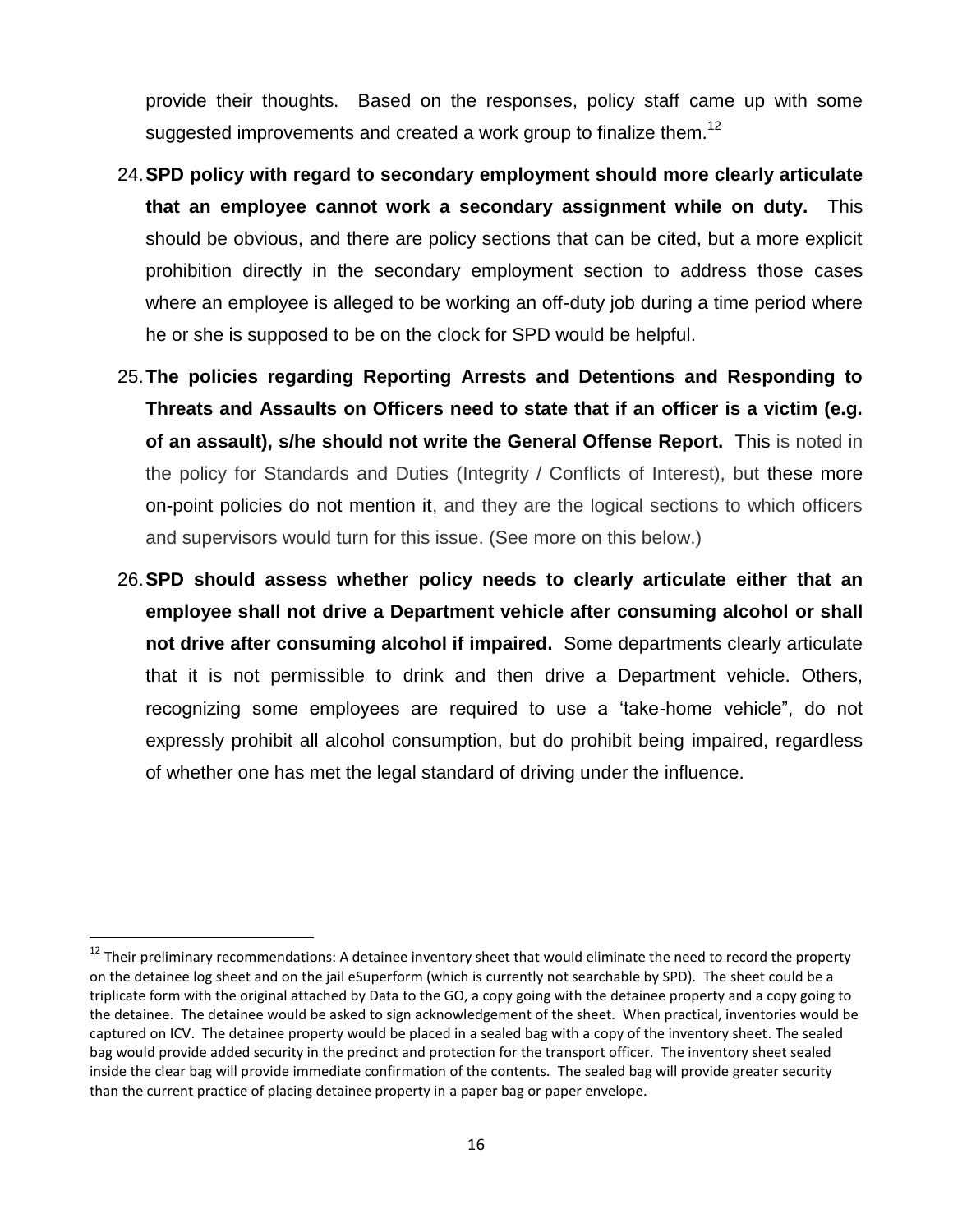### **Complaint Review**

Complaints about possible misconduct can be made in-person, by phone, in writing, by email or by using the OPA website. They can be made by the individual who had the interaction, by a witness or by a third party. SPD employees are also required to report possible misconduct about which they become aware or that is brought to their attention by others. Immediately upon receipt of a complaint, the OPA intake staff follow-up to learn more and an intake packet is prepared for review.

Each week the OPA Director and Auditor review all new complaints that have gone through intake, determining whether each complaint should be investigated, handled by a supervisor, can be resolved without referral, should be referred for criminal investigation, or might be appropriate for mediation. This "classification" process is a critically important way to ensure no complaint is ignored or taken less seriously than it should be.

In the period covered by this report, the OPA Director and I reviewed 303 new complaints alleging misconduct. We agreed with the initial classifications recommended by OPA staff for all but 13, 11 of which we re-classified from Supervisor Action to Investigation and two we reclassified from Investigation to Supervisor Action. The final classification results were 114 classified for Investigation and 189 classified as Supervisor Action. Three cases were recommended for mediation. We also reviewed 339 inquiries that had been entered by staff into the OPA "contact log." Every contact with OPA, even those that are requests for information or assistance, or are about personnel from other agencies, are logged, as another way to make sure that each is appropriately followed up. The contact log is also reviewed by the Director and Auditor each month to ensure none of these inquiries involve possible misconduct by SPD employees. We upgraded four contact log entries to Supervisor Action during this reporting period. (This was during the month that new intake staff were being trained.)

As part of the classification review, the Auditor and Director also determine if additional or different allegations are warranted, if additional employees should be named for a particular incident, or if an allegation should be investigated criminally initially rather than administratively. During this reporting period, we added 30 allegations, related to possible bias, use of force, failure to use In-Car Video, discretion, misuse of authority, conflict of interest, confidentiality, integrity, Terry stops, safe vehicle operations, reporting collisions,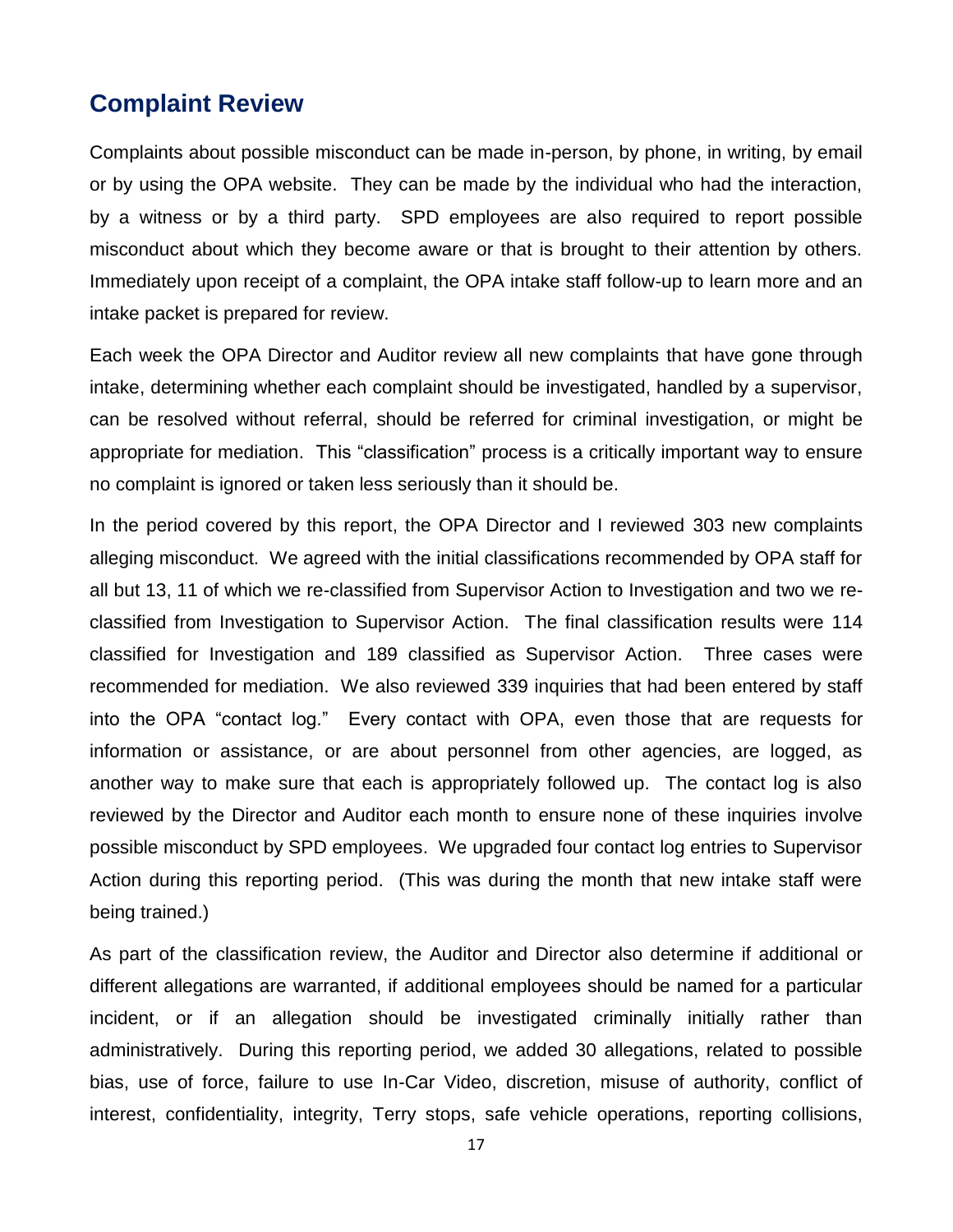failure to have a secondary work permit, thoroughness of reporting, supervisory responsibilities, courtesy, retaliation, searches, profanity, completing an incident report when also an assault victim, and use of a computer for personal use. We also added two additional named employees.

I reviewed the quarterly reports of alleged misconduct being prosecuted criminally or considered for prosecution and reviewed 195 complaints that had been referred for Supervisor Action (SA) at the precincts or elsewhere in the Department and then returned for OPA review.

### **Investigation Review**

During this reporting period I reviewed 97 investigations. The investigations were very well done, deadlines were met, intake was comprehensive, complainants were offered the opportunity for in-person interviews, investigative summaries were largely very well written and reviews by the Lieutenant were thorough and timely. The Captain's Certification Memos issued on behalf of the Director (previously Proposed Disposition Memos) laid out the evidence for each allegation in detail and based analysis only on the investigation. There was also a noticeable improvement in the quality of referrals to OPA from within the Department, and in the thoroughness of General Offense Reports, Use of Force Reports and reviews by Supervisors.

There were only two cases where I requested additional investigation. In one, the officer was serving on a DEA Task Force and some DEA officers alleged he may have stolen money belonging to a subject. The investigation was inconclusive but there was a video of poor quality. I asked that a forensic video analysis be done by an outside expert to determine whether the video could be enhanced enough to tell what the officer was putting in his pocket. The video was enhanced by the technical expert, but it did not provide conclusive evidence.

The other case involved allegations that an officer used profanity and rudeness when directing traffic at a Mariner's game. The complainant and her family were driving to a game. She was a passenger and her father was driving. When her father pulled into the parking garage, she got out of the car and the officer allegedly yelled at her "I'm f--cking talking to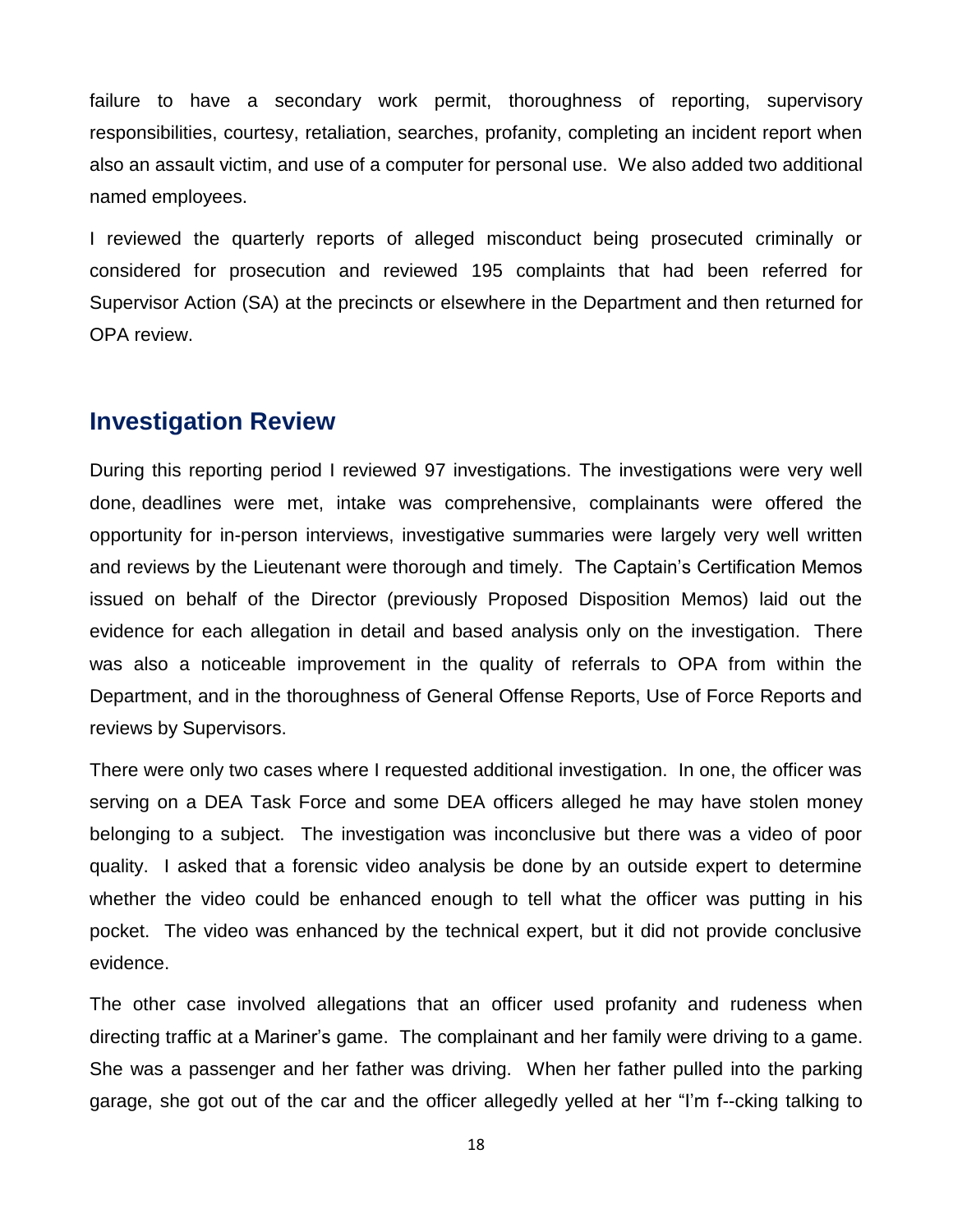you!" and then he berated her for blocking traffic. She was quite shaken by this encounter and "ran away" from the officer. After she told her father what had occurred, her father made a point of walking over to take a photograph of the officer. The investigator interviewed her, but did not interview the father or brother (also a passenger in the car) since they were not outside the car when the incident occurred. I asked that they be interviewed to see what if anything they had seen or heard, and whether they would corroborate what she relayed to them immediately after the incident that in turn caused her father to take the photo. The investigator interviewed the father (he did not want his wife or son interviewed due to unrelated reasons). He confirmed use of profanity and general tone of the officer, which he had heard, as well as the reaction of his daughter.

For an investigation involving an allegation of excessive force, I felt the investigator did a good job inquiring about the initial use of force, but should have further pursued the issue of how much force was used. In this case the officer had contacted the subject in Cal Anderson Park for an outstanding Department of Corrections no-bail felony warrant. When the officer was placing the subject under arrest, the subject placed his left hand into his pants pocket and refused to remove it. The officer verbally ordered him to remove his hand from his pocket and when the subject did not remove his hand, the officer then delivered five rapid, consecutive punches to the right side of his head and face. The investigator needed to determine why five punches were necessary, whether there was an opportunity to pause, and whether if the subject hadn't eventually moved his hand, the officer would have continued punching.

In a case alleging failure to use In-Car Video (ICV), the investigator concluded that because the officer was parked on another street his vehicle was not in a position to make use of the ICV so no further inquiry was made. The officer should have been asked why he parked on another street away from incident. If it was for safety, investigative or traffic factors, that might result in a different finding than if he simply parked on another street, eliminating the possibility of being able to have ICV of the incident.

During this reporting period the Chief disagreed with the recommended findings of the OPA Director on eight cases. As required by Seattle Municipal Code section 3.28.812, the Chief sent a letter explaining his reasoning for each to the Mayor and City Council.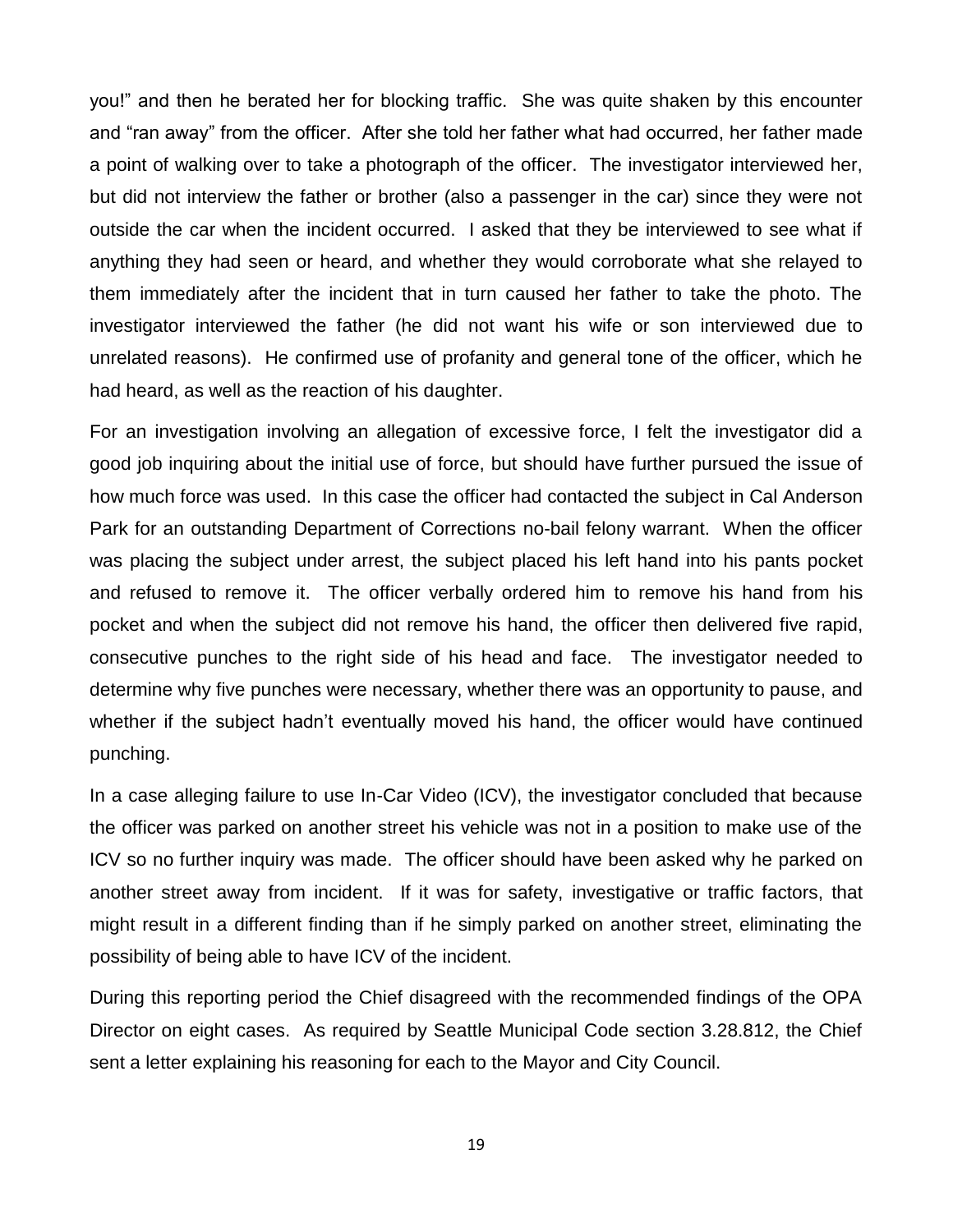One case involved allegations related to the responsibility of supervisors, discretion, courtesy, misuse of authority, and excessive use of force. This was a well done internal referral and OPA investigation. The OPA Director recommended that all the allegations be Sustained, but the Chief did not uphold the Sustained findings on misuse of authority and use of force. His final decision was a Training Referral on each. For misuse of authority, his rationale was that this finding was with regard to an officer who was the victim of an assault writing the report, which the Chief believed was not done with an intention to misuse authority. (This is the relevant section, so that was how it had to be alleged. See the recommendation above to revise the policy manual accordingly.) With regard to his decision to overturn the finding of Sustained for excessive force, I strongly disagree.

The facts of the case were as follows: officer contacted an occupied vehicle that was associated with narcotics and a possible stolen vehicle. He contacted three individuals and ran their names for warrants, verifying a felony warrant for the male. During his contact with them, the officer walked up to the passenger side of the car and stated; "you're all going to jail, especially you with the DOC felony warrant and you, child molester, you're going too." The male replies: "f--- off, you don't know sh--t" and tells the officer "…suicide by cop. Let's go mother f--cker", to which the officer responds "I am exactly the person for the job". At this point the male then exited the vehicle. The officer was standing by the right front corner of the vehicle as the male exited. The officer advanced toward the male as the male moved toward him. The officer struck the male with a right strike to his head. The male moved back and the officer continued to advance, then striking the male in his mid-section with a knee strike and taking him down.

In another case where the Chief did not uphold the OPA Director's findings, there were six allegations involving insubordination, honesty, discretion, exercising due care and activating emergency equipment during a pursuit, ending a pursuit when the risk of the pursuit outweighs the danger to the public, and use of pursuit ending tactics, PIT or ramming. The Director recommended Sustained findings for all allegations. The Chief overturned the Sustained findings for insubordination and pursuit tactics, directing a Training Referral instead, and finding Inconclusive on the honesty allegation.

In this case, North Precinct officers were dispatched to investigate an unverified report of a stolen vehicle within the last 20 minutes. A description of the vehicle was provided and the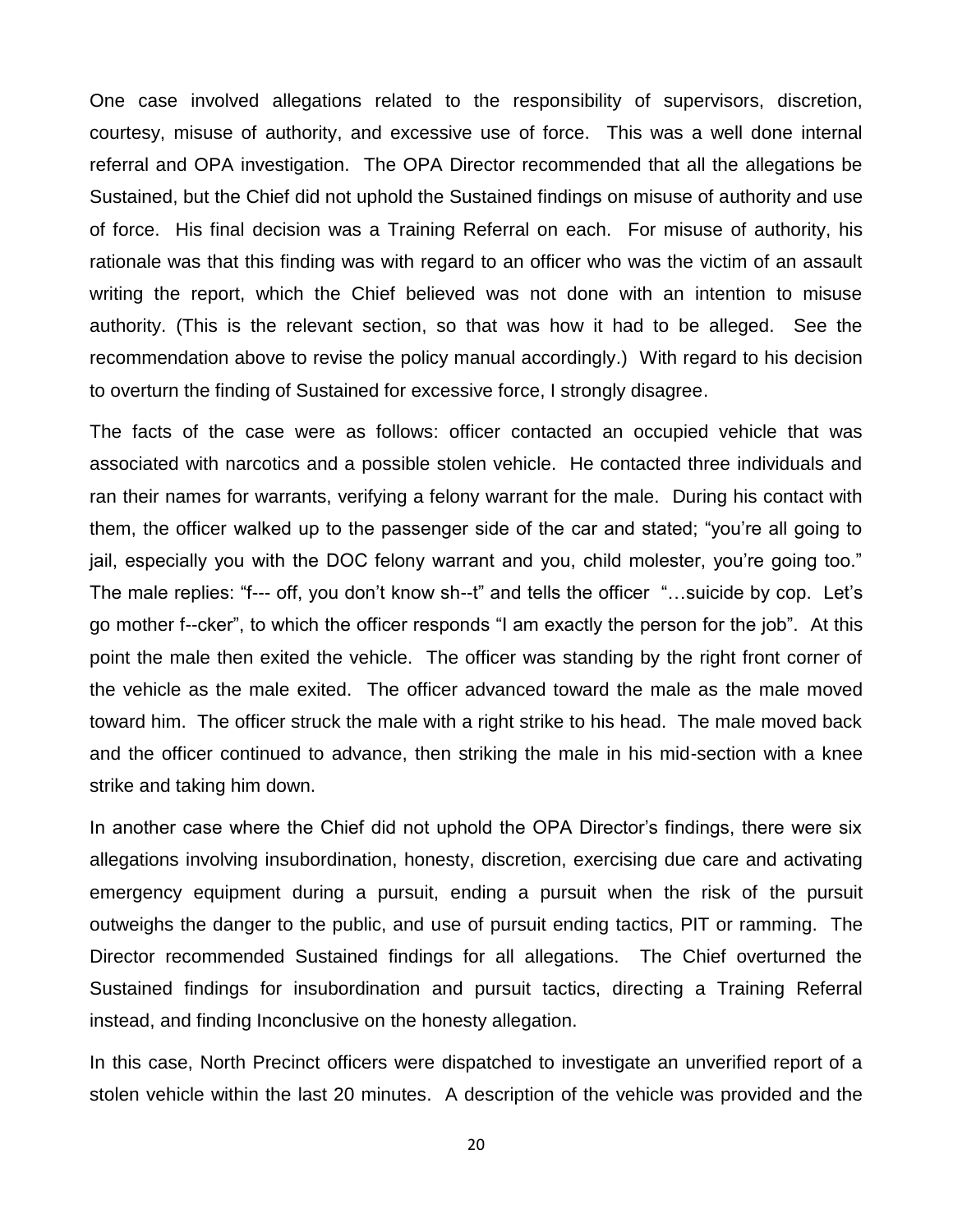dispatcher noted that the owner was able to track the location of his vehicle with his GPS device. Officers located the stolen vehicle, pursued it, but a short time later the Sergeant terminated the pursuit per policy. The named officer attempted to stop the stolen vehicle as it was travelling, and continued to follow the vehicle as it entered the freeway. He was alleged to have failed to terminate the pursuit at least twice after being told to do so by a Supervisor, to have written a statement that had false information and omitted material facts about the incident, to have given false information to a Supervisor during the vehicle pursuit, and to have used poor discretion in deciding to pursue the vehicle. He was also alleged to have failed to: use his audible siren during his emergency driving; keep radio updated; use his emergency lights and sirens during this pursuit; and end his pursuit when the risk of the pursuit outweighed the danger to the public. He allegedly rammed the stolen vehicle and used the "PIT" maneuver to stop the stolen vehicle without having been trained on how to use the maneuver, and did not write a use of force statement for the incident.

A third case involved multiple officers where they had not communicated well in regard to tactical decisions, putting both themselves and the suspect in danger. Their screening Sergeant then did a poor job. The OPA investigation was very well done and the OPA Director recommended a finding of Sustained on the allegation of excessive use of force. The Chief did not uphold that, instead directing a Training Referral. The three officers were dispatched to a priority one call where it was reported there was a possible burglary taking place and an elderly female was being beaten up by a male. The officers located the complainant, inside the hallway of the apartment building, as a possible suspect. Officer M and S approached from a back door while officer N entered through the front. The suspect alleged that he said "come in", that Officer N allegedly did not tell the truth in his statement when he stated the suspect took a fighting stance and said "come on", and that Officers N and S allegedly used unnecessary force when they "beat him senseless and unconscious" as they arrested him.

Office M was in the doorway and pointed her Taser at the suspect, who was facing her. Officer N, coming from the front, had his gun pointed toward the suspect, whose back was to him, and said he did not see other officers on other side of suspect. The Taser officer said she did not see Officer N with his gun pointed at the suspect (and the officers). Officer N called out to the suspect to put his hands up, and as the suspect turned toward Officer N, Officer S, without communicating, jumped in front of the Taser officer and tackled the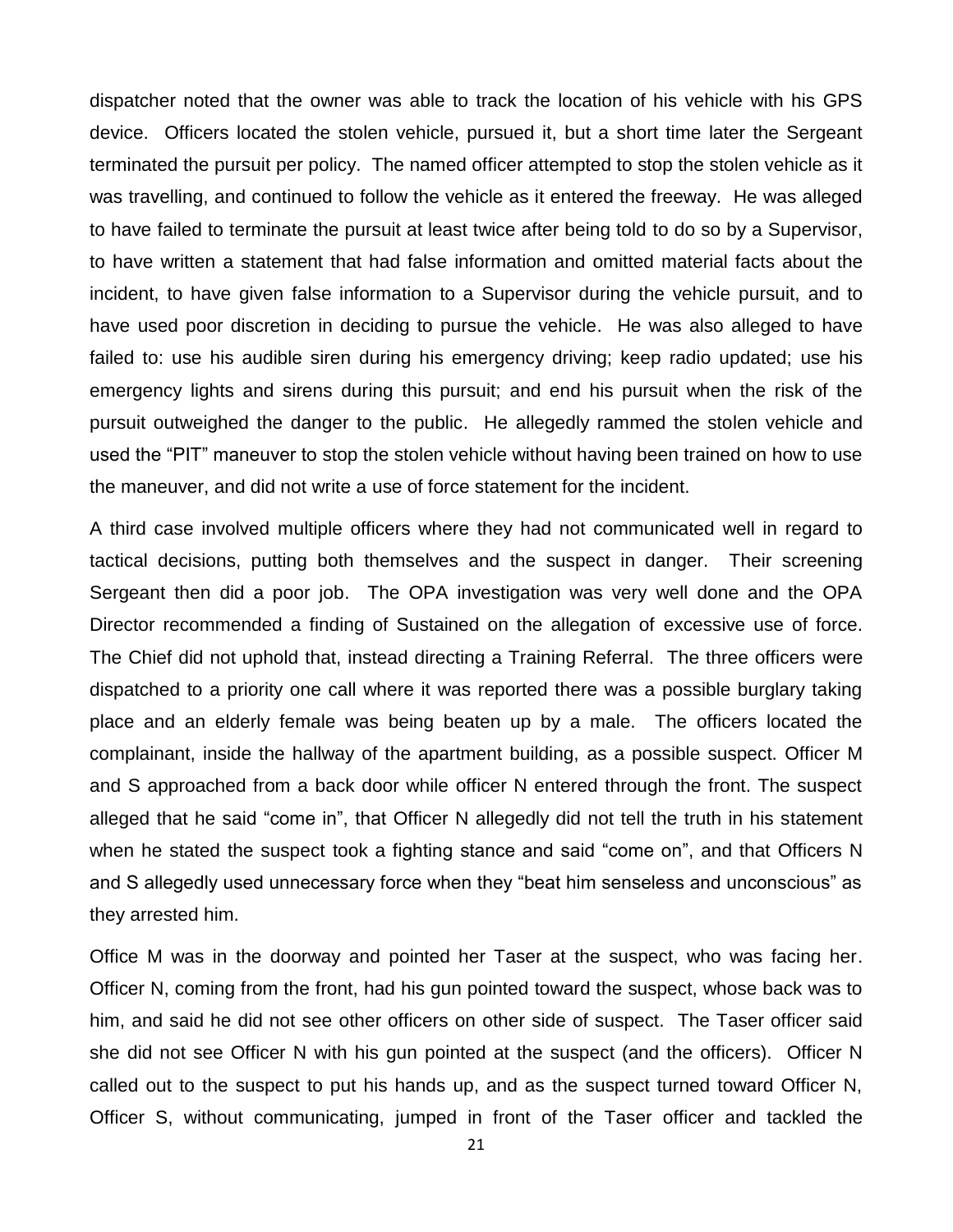suspect. He stated to OPA that he did not want to alert the suspect (who then had his back turned to him and the Taser officer). No non-verbal signals were used. Officer N stated he never saw the other two officers in his line of fire. Had the suspect moved in a way that caused Officer N to shoot or Officer M to deploy her Taser, both the suspect and officers could have been seriously hurt.

A case alleging excessive force was an example of a particularly strong on-scene incident review, use of force review, internal referral to OPA, and OPA investigation. The named employees were assigned Police Mounted Bike patrol duties in Pioneer Square. They observed two men arguing just north of the entrance to the Lazarus Day Center, a daytime location for the homeless to rest and find food. As the officers approached the men on their bicycles they could smell the odor of marijuana. Initially, with the intent to merely warn against the public use of marijuana, one of the two men, later identified as the complainant, began to walk away. The other man told the officers that the complainant had stolen \$20.00 from him. The complainant initially began to run from the officers, but upon a command to stop he stopped and one officer began to contact him. When it quickly became apparent the complainant was not going to comply, the two officers grabbed his arms in an attempt to restrain him. The complainant's initial resistance allegedly turned into an aggressive physical assault against the named officers, involving hand and arm strikes against the officers as well as an attempt to grab one officer's Taser from her hand. After asking for a "fast back-up", additional officers and a Sergeant responded. With the assistance of these other officers the complainant was finally subdued after a lengthy struggle along the sidewalk. He was transported to Harborview Medical Center for medical screening (after being rejected by KCJ). During his visit to Harborview, the complainant made a brief attempt to escape and resisted the security and staff at the hospital. A significant quantity of marijuana laced with the drug PCP was discovered in the complainant's backpack incident to his arrest.